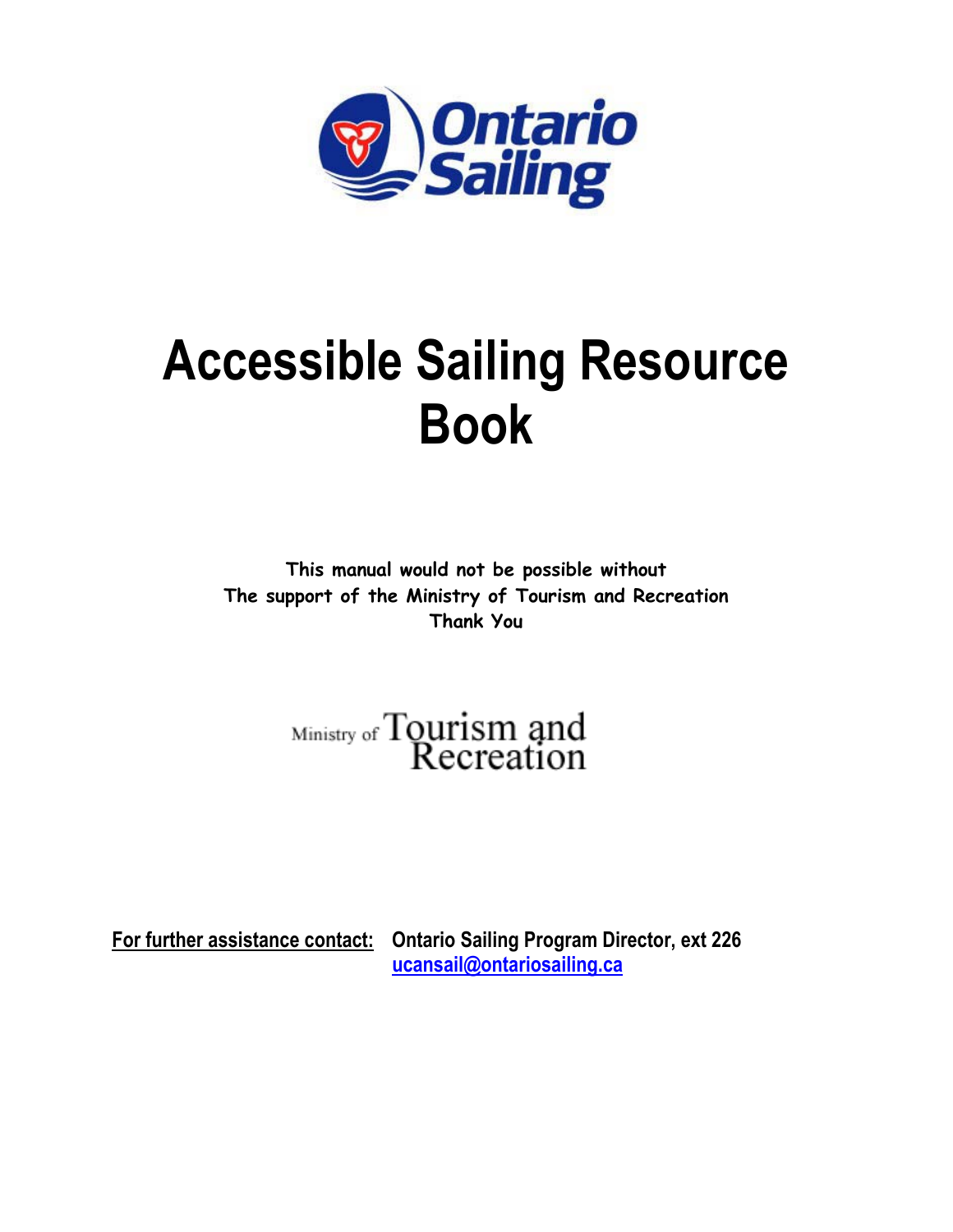## **TABLE OF CONTENTS**

| <b>Getting Started</b>                | 3  |
|---------------------------------------|----|
| <b>Disability Awareness</b>           | 4  |
| <b>Assessing Your Clubs Resources</b> | 6  |
| <b>Site Awareness Checklist</b>       | 8  |
| <b>Boats</b>                          | 10 |
| <b>Program Planning</b>               | 13 |
| <b>Program Planning Questionnaire</b> | 15 |
| <b>Participant Questionnaire</b>      | 19 |
| Safety                                | 20 |
| <b>Participant Registration Form</b>  | 21 |
| <b>Abilities Checklist</b>            | 22 |
| Incident / Accident Report Form       | 24 |
| <b>Evaluating Your Program</b>        | 25 |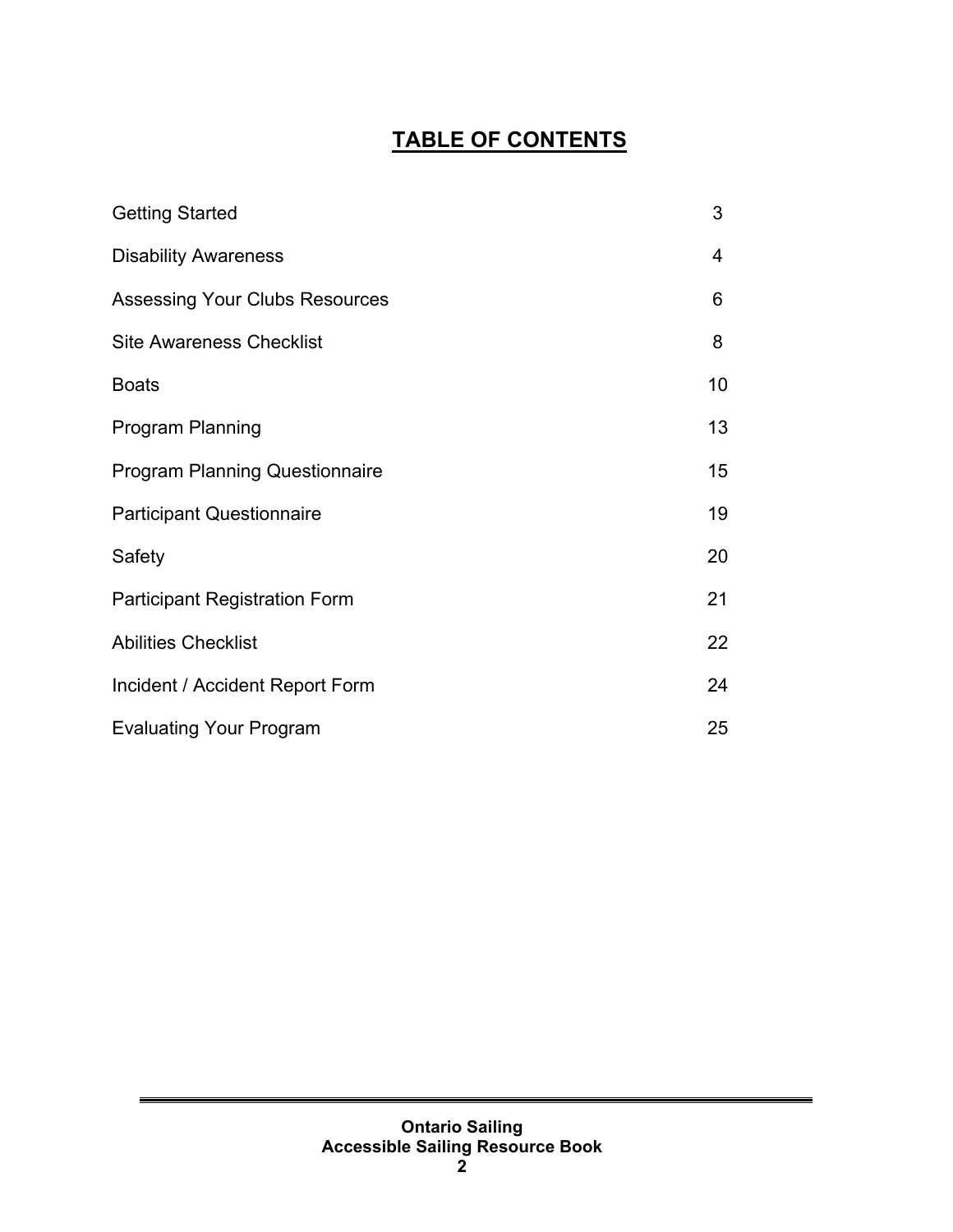## **Getting Started**

Offering Accessible Sailing to people with disabilities in your community can be as simple or as elaborate as you make it. It is important that clubs go through a couple of important decision making and planning steps when deciding to offer an accessible sailing program. The following seven steps will provide you with a general guideline to follow when designing and implementing your program. This manual will touch on topics that are specific to one of these seven steps, or may impact more then one of these steps.

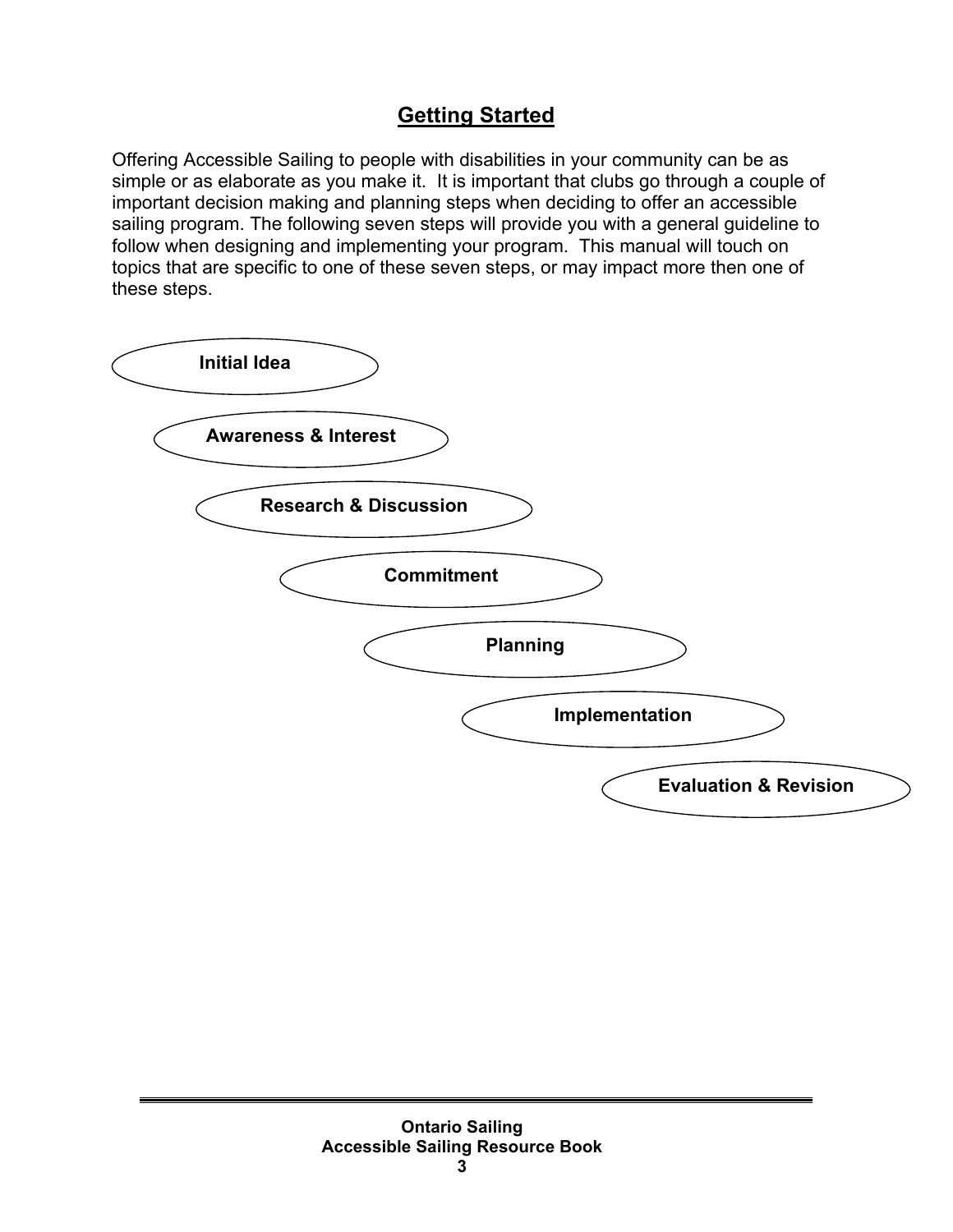## **Disability Awareness**

The purpose of this session is to increase your knowledge and understanding of the nature of disabilities. Hopefully this understanding and knowledge will help you better meet the needs of the participants in your accessible sailing program.

#### **Defining Disability**

Though the terms "impairment", "disability", and "handicap" are frequently used interchangeably, these terms mean different things.

The World Health Organisation gives the following definitions:

**Disorder or disease** is either present at birth or happens later.

Examples: cerebral palsy, stroke, spina bifida, hard of hearing, Down's syndrome, and many others.

**Impairment** is a disturbance or interference that is measured in terms of its presence or absence.

Examples: spinal injury, loss of limb, or damage in the brain as a result of a stroke.

**Disability** is any lack of or restriction in the ability to perform an activity; it is the result of impairment measured in degrees.

Example: A person with a spinal injury may not be able to walk at all, or may be able to walk with crutches or other aids over various distances.

**Handicap (or barrier)** is a disadvantage that limits or prevents a person from carrying out a role. It is related to the circumstances in which the individuals find themselves.

Examples: A person using a wheelchair may encounter the barrier of not being able to enter a building. A person who is blind may experience the barrier of not being able to read printed materials. If the building has a ramp and the materials are provided on cassette, the barriers (handicaps) are eliminated. Attitudes, policies and practices may also be barriers.

Source: Canadian Camping Association Inclusion Training Resource Manual. 1995, M1-1, 2.

#### **A Disability Does Not Define The Person**

It is important to remember that there are many types of disabilities and these result from a wide variety of impairments. However, they generally fall into two categories: physical disabilities and developmental or cognitive disabilities.

A person may have a physical disability which existed at birth or resulting from an injury, accident, or illness.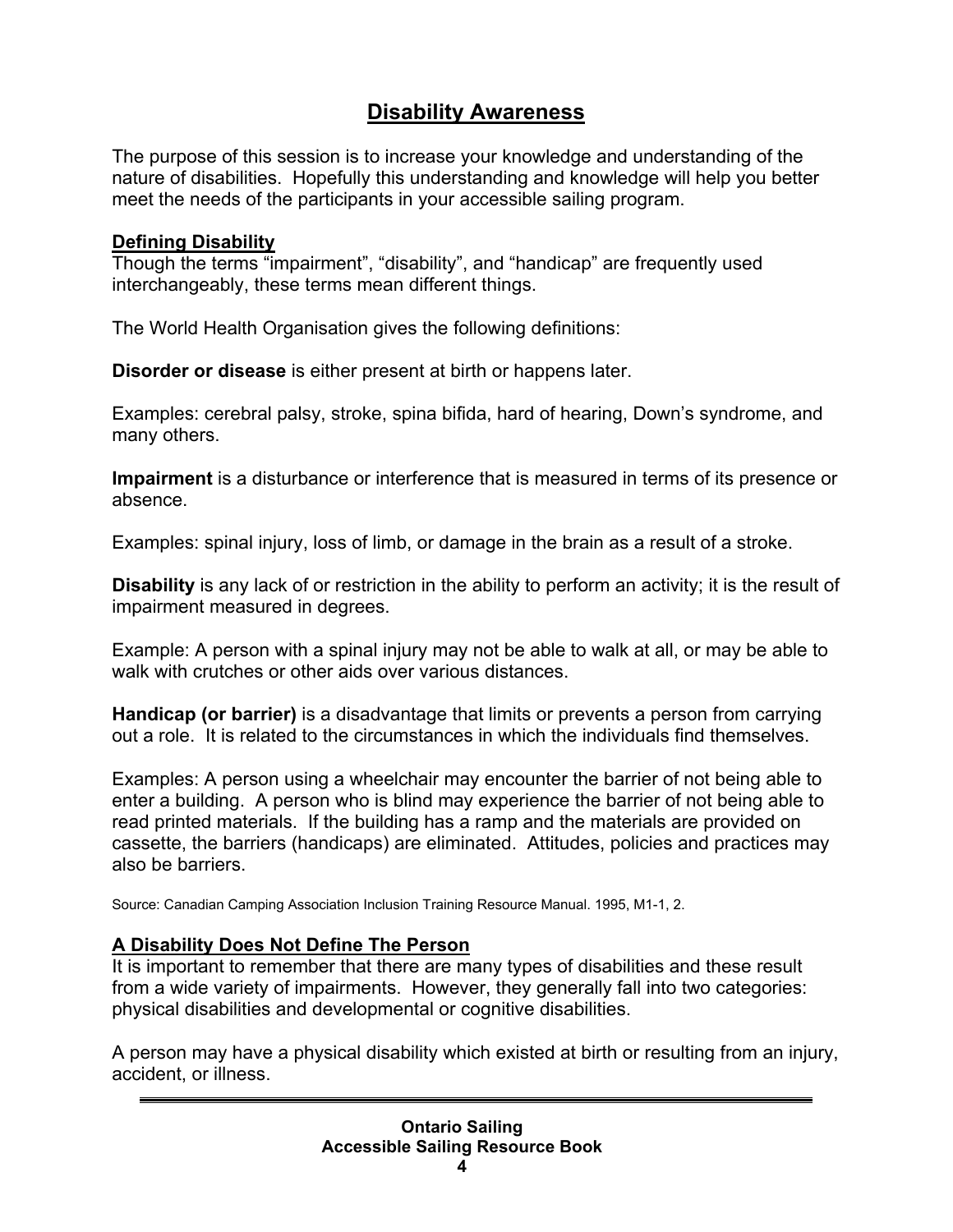The same holds true for people who have been assessed with cognitive or developmental disabilities. Developmental disabilities are present when an individual's intellectual ability is impaired or compromised in some way. This may result from an injury, accident, or illness, or exist at birth.

There are individuals with both developmental and physical disabilities.

## **Each Person is unique**

Each person, with or without a disability, is a unique individual with many strengths and attributes. To lump all persons with disabilities into a category called "The Disabled" and to talk about all of these individuals as if they were all the same is the same as lumping all people with brown eyes together as "The Brown-Eyed" and to talk about them as if they were all the same.

Source: Canadian Camping Association Inclusion Training Resource Manual. 1995, M1-2.

## **Words with Dignity**

People with a disability should be described in words and phrases that portray them with dignity. The following guidelines and terms are supported by some 200 organizations that represent or are associated with Canadians with a disability.

In general, remember:

- Describe the person, not the disability
- Refer to a person's disability only when relevant
- Avoid images designed to invoke pity or guilt.

If in doubt, ask. Most people with a disability will be more then willing to help you.

| Instead of                                                                                             | Use…                                                           |
|--------------------------------------------------------------------------------------------------------|----------------------------------------------------------------|
| Disabled, handicapped, crippled<br>Crippled by, afflicted with, suffering<br>from, victim of, deformed | Person who has or person with<br>Person who has or person with |
| Confined, bound, restricted to a<br>wheelchair                                                         | Person who used a wheelchair                                   |
| Deaf and dumb, deaf mute, hearing<br>impaired                                                          | Person who is deaf, hard of hearing                            |
| Retarded, mentally retarded                                                                            | Person with a developmental disability                         |
| Spastic (as a noun)                                                                                    | Person with Cerebral Palsy                                     |
| <b>Physically Challenged</b>                                                                           | Person who is                                                  |
| Mental patient, mentally ill, mental,<br>insane                                                        | Person with a mental illness, person<br>who is                 |
| Learning disabled, learning difficulty                                                                 | Person with a learning disability                              |
| Visually impaired (as a collective noun)                                                               | Persons who are visually impaired,<br>blind                    |

Source: Active Living Alliance For Canadians With A Disability. Words with dignity, 1991, n/p.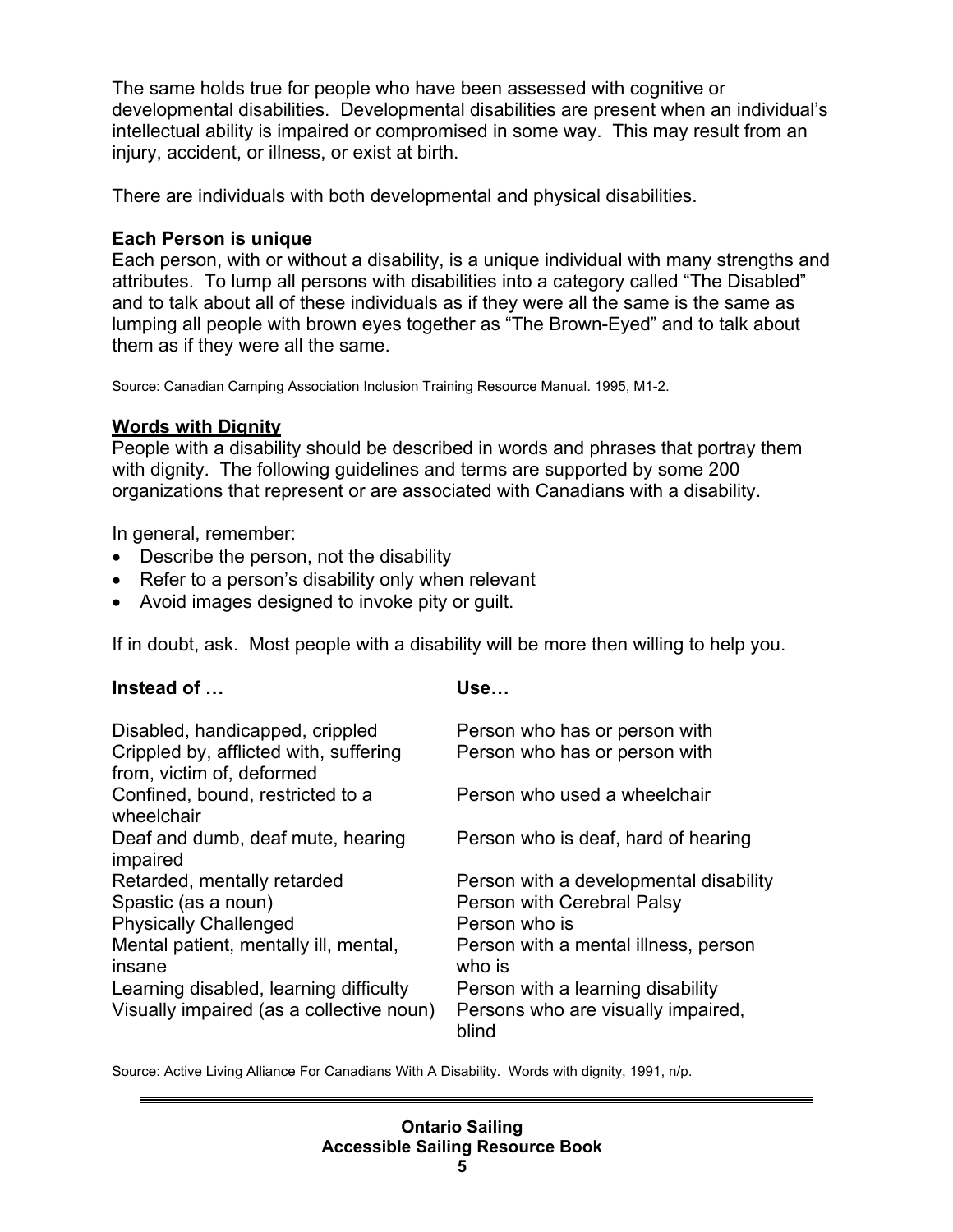## **Assessing Your Clubs Resources**

Sometimes clubs will shy away from the idea of offering an accessible sailing program because they do not think that their club has the resources. However the key is to look at all the resources that you do have, not what you think you are missing.

Once clubs make the decision that they would like to make sailing accessible in their community, they are actually pleasantly surprised at how easy it can be. The other thing is that instead of looking at everything as a problem, clubs must be able to look for options and solutions to make things work, and also opportunities to make things better.

Assessing you clubs resources is a valuable part of the *Research & Discussion* phase or developing your program.

#### **How Accessible Is Your Site**

This is often the first thing that clubs want to resolve. Ideally we would like all of our clubhouses, sailing school buildings, grounds and docks to be 100% accessible. However this is often not a realistic goal, but this should not deter a club from starting a program. In many cases, by making a couple of minor modifications or adaptations clubs are able to offer programs in an environment that is accessible to people with a variety of abilities.

The first step is to take a walking tour of your club; you will probably be able to find several parts of the club that are inaccessible. Now if you took that same walk through in a wheelchair, or using crutches, or while blindfolded you would find several more areas of club that are inaccessible. Try to identify the key areas that have to be accessible before you would be able to start a program, and then look at ways that you could modify that area. You might want to ask someone who has a disability to join you on the walk through, to help you think of solutions. Keep a list of other areas of your site that you would like to modify to increase accessibility, and as resources and funds become available you can make changes to those areas. There are many inexpensive solutions that can significantly make your club more accessible, and safer for people with disabilities

Please take some time to work through the **Site Awareness Checklist.** 

## **Program Resources**

What other resources does you club have that would contribute to the success of an Accessible Sailing Program. Members within the club or community who are able to volunteer to assist with the program are a very valuable resource. There are many roles that volunteers can play. Volunteers can help with organizing and facilitating the program, they can help maintain and care for the equipment, can help out on the water, or a variety of other tasks. Some programs require large financial resources to get started, while for other types of programs the start up costs are minimal. Does your club have any funds that would be available to support an Accessible Sailing Program, or people who would be able to help raise funds for the program? Does your club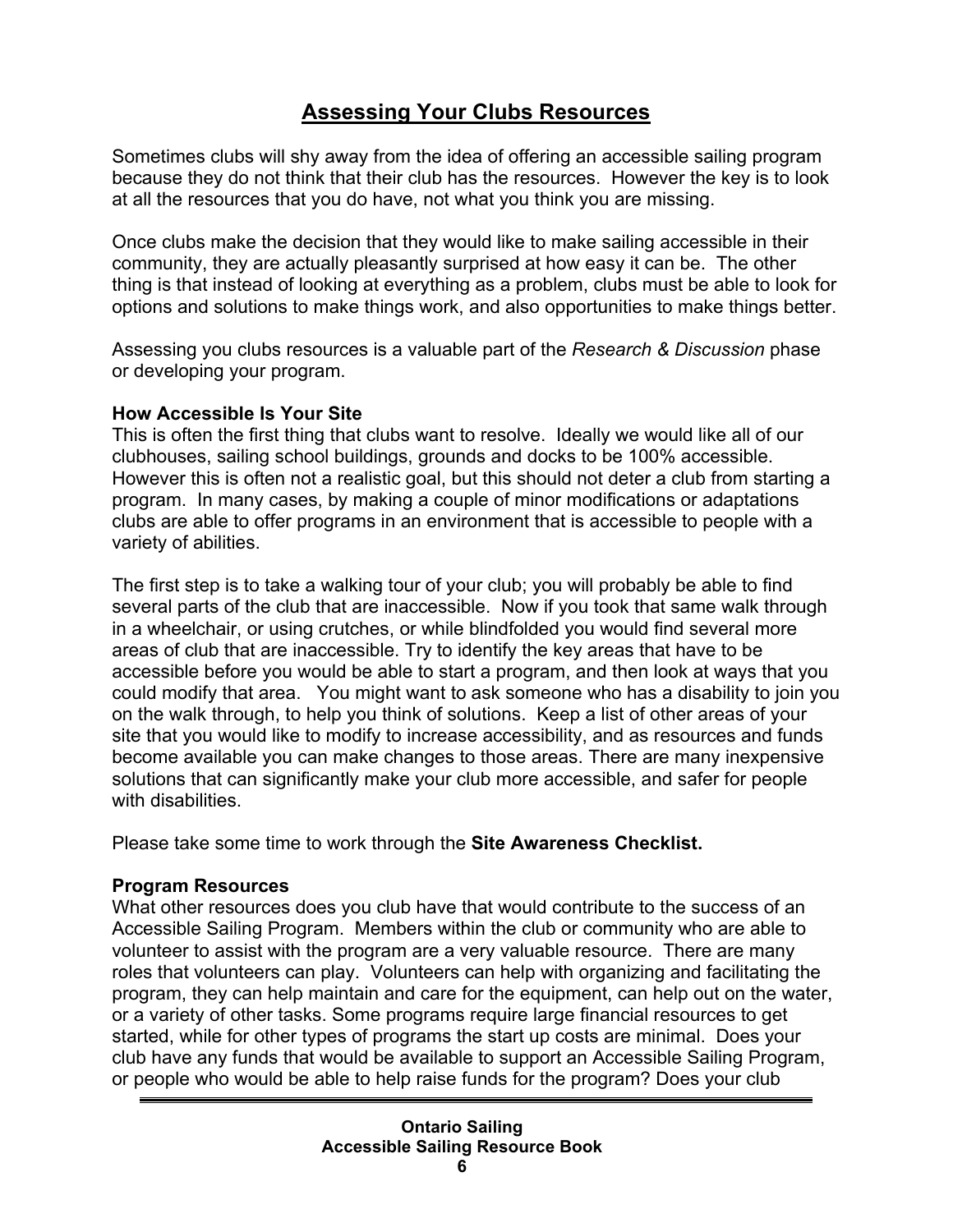currently offer any programs that you could build on to offer an Accessible Sailing Program? In the past clubs that offer Learn–to-Sail programs, or adult cruising courses, or community club boats have been successful at using the resources from these programs to offer an Accessible Sailing Program.

## **Community Resources**

There are many organizations and agencies within the community who work with people with disabilities. Look in the Community Notes section of your local newspaper; some agencies will regularly post upcoming events and contact information. The other option is in your local yellow pages you can look under Disability or Disabled-Services.

A local community agency can be an excellent way to share resources. Often they have skilled staff that is willing to share their knowledge to help train club staff and volunteers. Agencies may also be able to help attract participants, and schedule when participants will be coming to sail.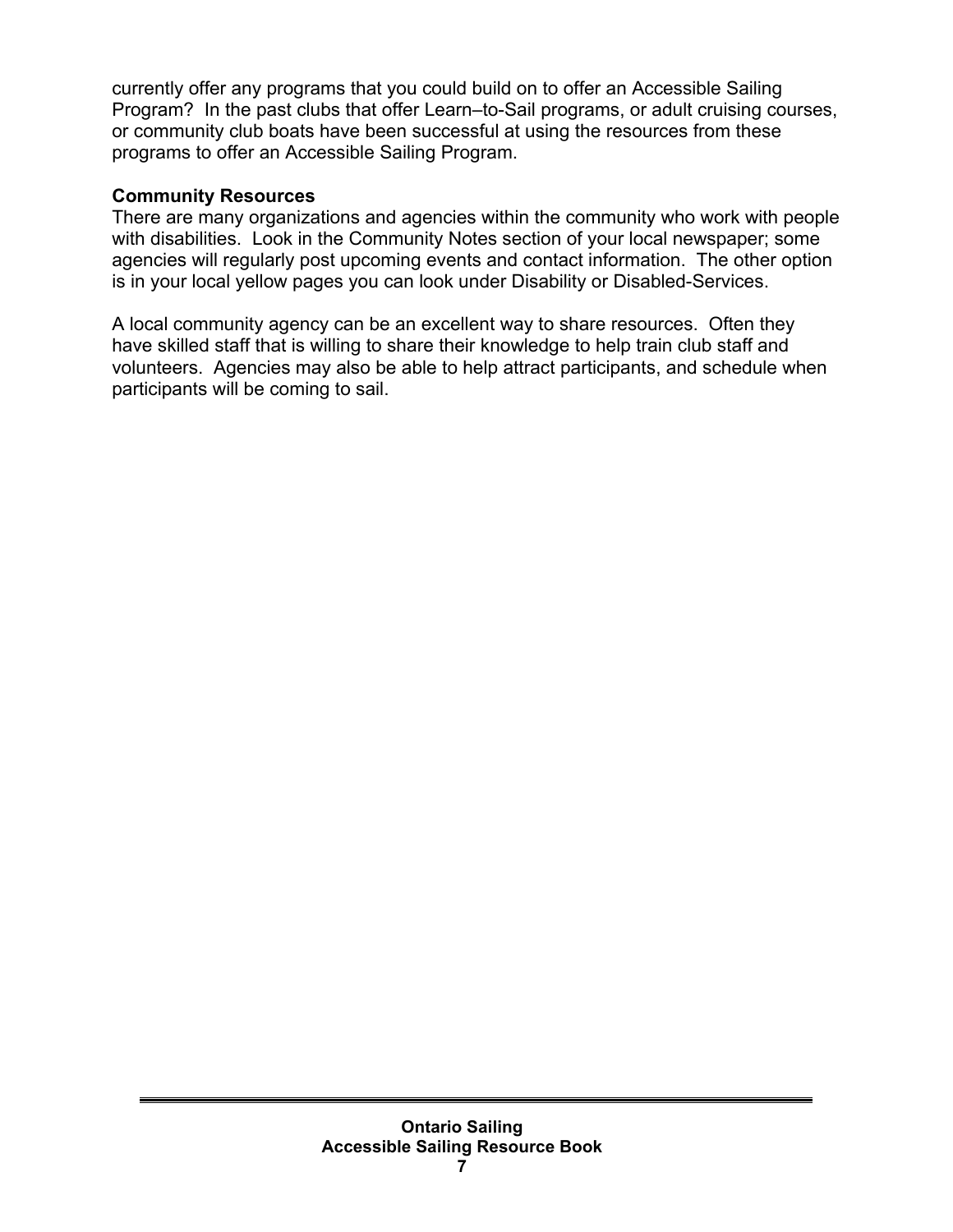## **Site Awareness Checklist**

You may want to start by drawing a quick sketch of your property, including the buildings, grounds, and docks.

## **Parking lot**

What type of surface is the parking lot, and is it flat? (i.e. paved, loose gravel, hard packed dirt, combination)

Are there any designated parking spots? (Designated spots should be a minimum of 360 cm wide.) *Source: CMHC, A Modification Checklist, pg. 21.*

Are they large enough to provide individuals with disabilities with adequate space to manoeuvre into and out of their vehicles?

Are the designated parking spots in an appropriate location? (i.e. close to the entrance to the building, and to the area where the sailing will actually take place)

Is there appropriate signage to mark the accessible spots?

How will you enforce the availability of accessible parking spots?

## **Sailing Area**

Are there pathways or trails leading to the sailing area?

Will the boats be kept in the water or on land?

Is the dock fixed, or floating?

What is the surface of the dock? (Wood, concrete, plastic)

What are the dimensions of the dock area were participants would transfer into the boat? Remember you want to allow enough space for a wheelchair to turn around, enough space to accommodate the swing of a lifting device, and room for people to assist with the transfer. (The minimum recommended turning space for a wheel chair is 150 cm x 150 cm) *Source: CMHC, A Modification Checklist, pg. 22.* 

Is there a ramp leading to the dock area where the participants will be transferring into the boats? (The minimum recommended width of a ramp is 85 cm, and the maximum recommended slop is 1:20 to 1:12) *Source: CMHC, A Modification Checklist, pg. 21.*

Does the ramp have handrails and an edge guard? What is the surface of the ramp?

At some sailing sites the participants transfer into the boat on the land, and then the boat is launched. If this is the approach that your club will be taking you may want to assess this area by simulating a transfer and launch of the boat.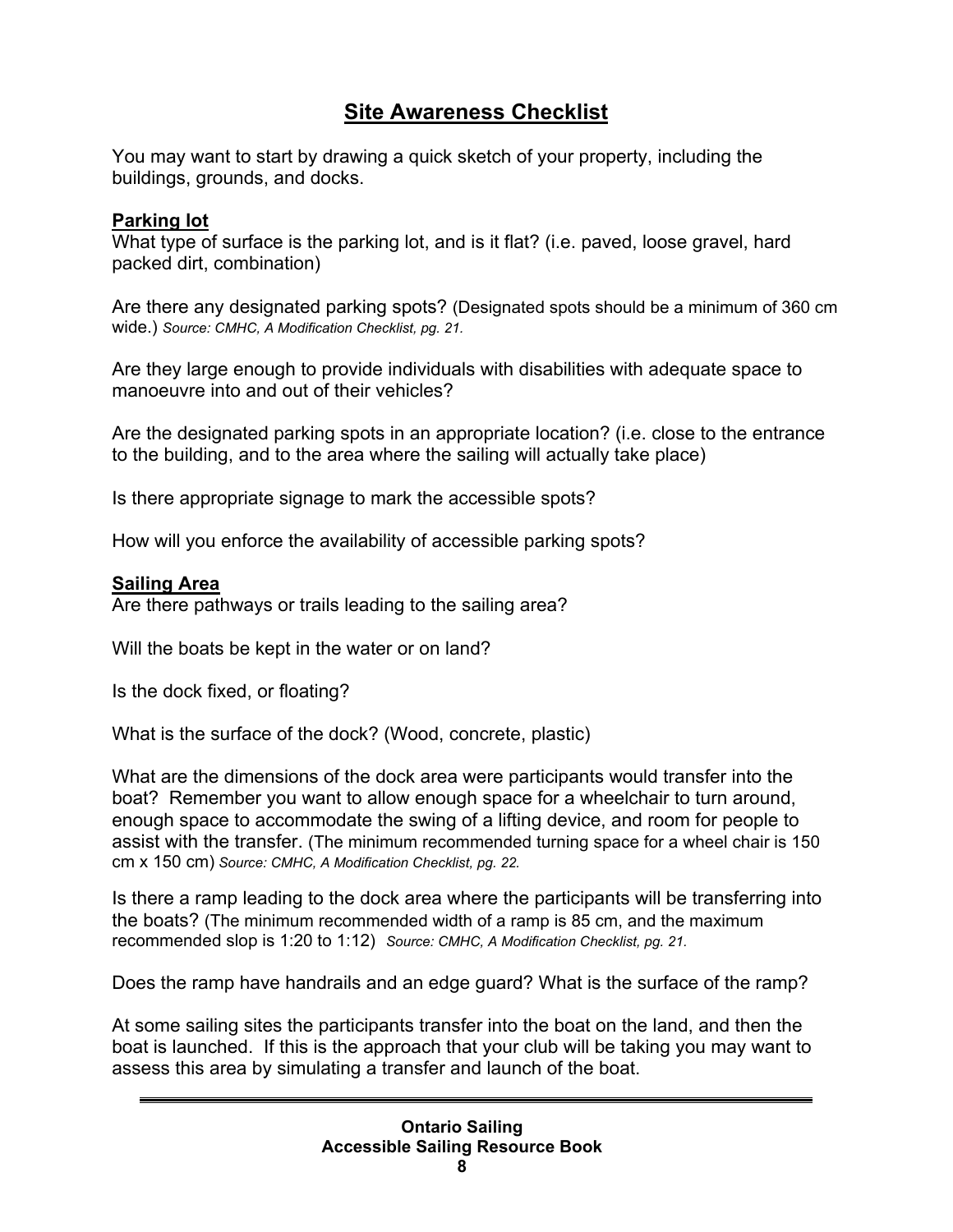## **Equipment Storage**

Where is the equipment for the program stored?

How far away from the sailing area is the equipment kept?

Are storage shelves at an accessible height? (The recommended maximum height for a shelf is 135 cm) *Source: CMHC, A Modification Checklist, pg. 23.*

#### **All Building (Club house, classroom, dinning room)**

Is the main entrance to the building level to the ground? Or does the threshold need to be fitted with a ramp? (The minimum recommended width of a ramp is 85 cm, and the maximum recommended slop is 1:20 to 1:12) *Source: CMHC, A Modification Checklist, pg. 21.* 

What is the width of the entrance? (The recommended minimum width of the entrance is 81 cm) *Source: CMHC, A Modification Checklist, pg. 24.*

How heavy is the door?

Does the door open in or out?

#### **Washrooms**

What is the width of the entrance? (The recommended minimum width of the entrance is 81 cm) *Source: CMHC, A Modification Checklist, pg. 24.*

How heavy are the doors?

What type of handle is on the door? (A lever type handle is easier to operate)

Do they swing in or out?

Is there sufficient room to open the door and manoeuvre a wheelchair? (The minimum recommended turning space for a wheel chair is 150 cm x 150 cm) *Source: CMHC, A Modification Checklist, pg. 22.* 

Are the sinks mirrors, and toilets at accessible heights?

What type of faucets does the sink have? (A lever type handle is easier to operate)

Is the lighting adequate?

Is there at least one designated accessible stall?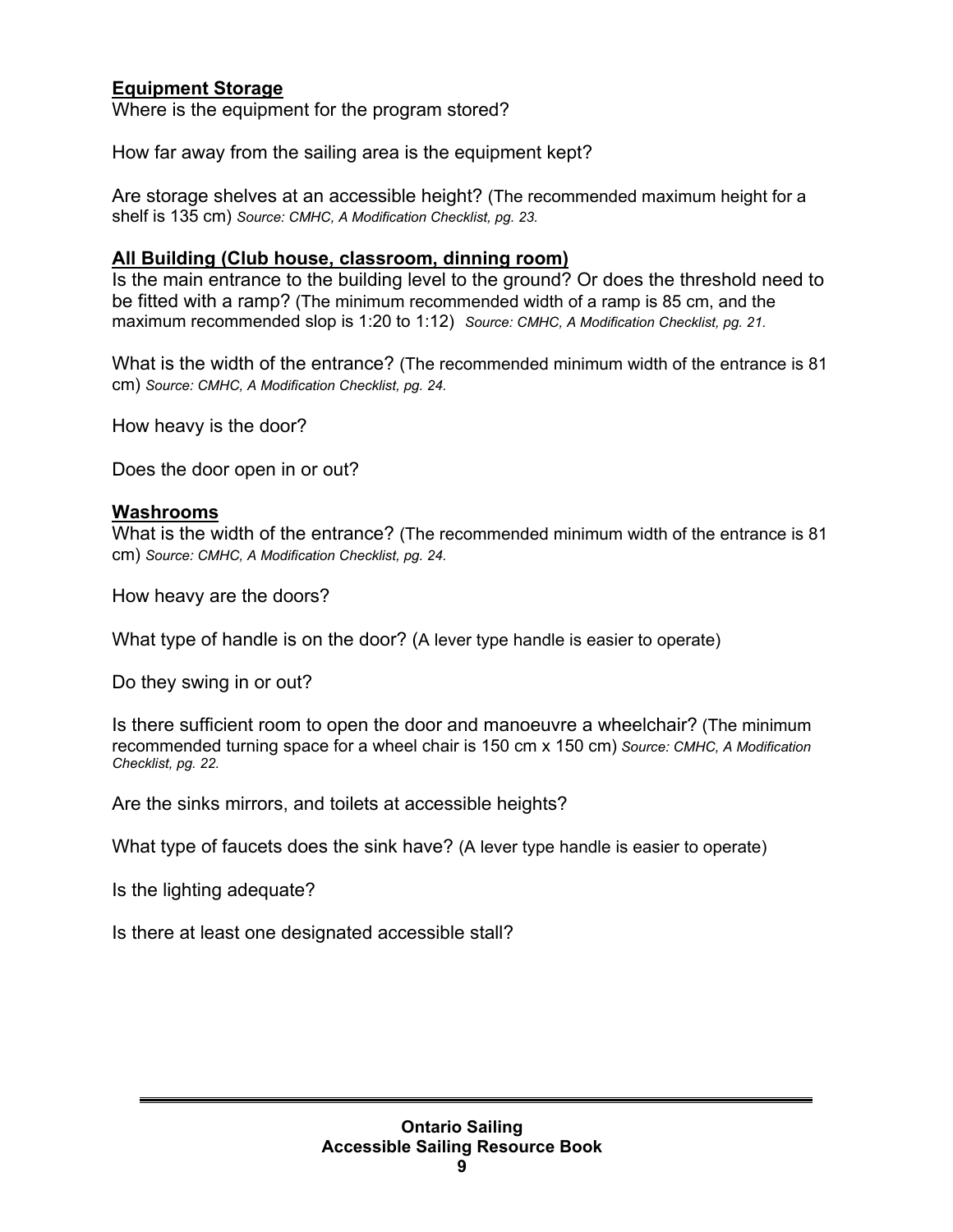## **Boats**

There are many types of boats available today that help make sailing accessible, but there are also many adaptations that can be made to other boats to make them accessible.

There are benefits to each of the various types of boats, what type of boat you select will depend on what type of program you are planning to run, and what will work well for your clubs.

This section includes a list of boats that are commonly used in Accessible Sailing Programs across Canada, and in other parts of the world. This is by no means a complete list of boats, as builders and designers are continually coming up with new ideas to make sailing more accessible.

The other option to consider when deciding what boat(s) to select for your program is the idea of adapting an existing boat. Adapting an existing boat can be a very cost effective solution if you already own the boat. The IDAF/IFDS Disabled Sailing Committee Sailing Manual has an excellent section on Adapting Boats.

Below are some questions that you might want to consider when deciding which boat to choose for your program, or how to adapt an existing boat.

Stability – how stable is the boat for transferring into and out of? How stable is the boat out on the water? Will it capsize?

Number of People – How many people can sail the boat at a time? Is there room for a sailing companion or aid if necessary?

Comfort – Is the seating appropriate? Will it be comfortable for participants to sail?

Level of Accessibility – What level of ability can the boat accommodate? Are there ways that the boat systems could be modified to accommodate an individual with a higher level of ability?

Sailability – How does the boat sail? Is it a performance boat that would be appropriate for more advanced sailors, or someone interested in racing, or is it a beginner boat that would be best suited for novice sailors?

Fun Factor – Will this boat be fun to sail? How does it look? Will it be appealing to new and/or seasoned sailors?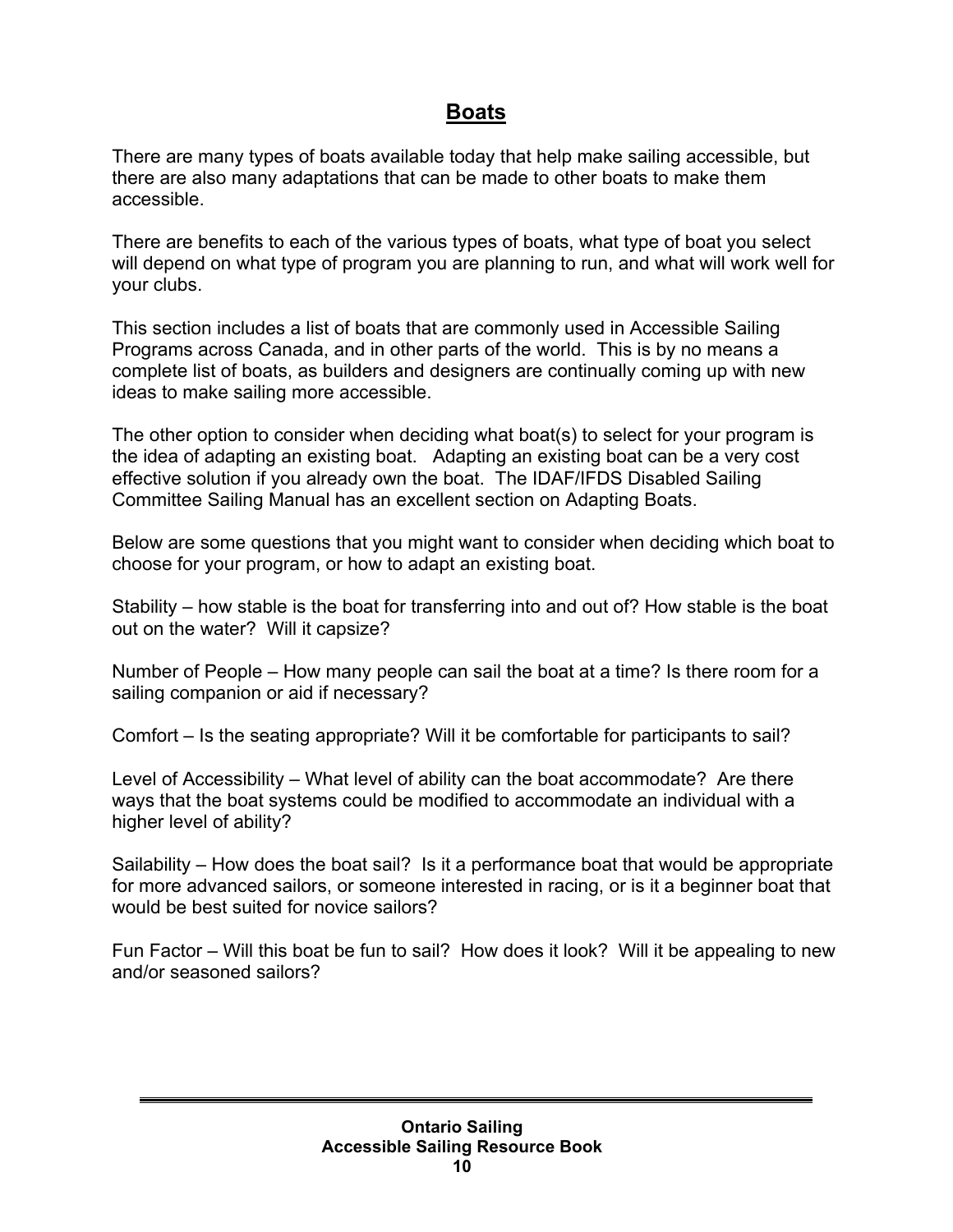## **Accessible Sail Boats**

| <b>Access Dinghy</b>                         | <b>Challenger III</b>                |
|----------------------------------------------|--------------------------------------|
| Several different models                     | A 15 ft Trimaran                     |
|                                              |                                      |
| Access 2.3 Dinghy                            | Length $4.57$ m                      |
| Length 2.3 m                                 | Beam3.50 m                           |
| Beam 1.25m                                   | Draft (including foils) 0.45 m       |
| Weigh 48 kg                                  | With centreboard                     |
| Sail Area 2.3 sq.m                           | Mast Height 6.5m                     |
| Weight in Keel 15 kg                         | Weight Main Hull 81 kg               |
|                                              | Weight Floats (each) 19 kg           |
| Access 303                                   | Sail Area 9.89 sq m                  |
| <b>Access Liberty</b>                        |                                      |
|                                              | <b>Anglo Marine Services</b>         |
| <b>Access Dinghy Sailing Systems</b>         | Essex, Wade Road, Grose Lane Ind.    |
| 8 Heart St.                                  | Estate, Clacton-on Sea               |
| Danenong, VIC 3175                           | Essex CO15 4LT                       |
| Australia                                    | Phone: (0255) 420717                 |
|                                              |                                      |
| www.accessdinghy.org                         |                                      |
| info@accessdinghy.org                        |                                      |
| Phone: +61 3 9792 5266                       |                                      |
| <b>Hobie Cat Trap Seats</b>                  | <b>International 2.4mR</b>           |
|                                              | One of the Paralympics classes       |
| The Trap Seat can be attached to a 16 ft     | Length 13'8"                         |
| Hobie Cat to provide a seat for a person     | Beam 32"                             |
| with a disability to sail the boat from. The | Displacement 570lbs                  |
| person with the disability is accompanied by | <b>Ballast 400lbs</b>                |
| an able bodied companion.                    | Sail area 81 sq. ft.                 |
|                                              | Draft 3'3"                           |
| info@sail-s.com                              | Norlin Mark III                      |
| Gthomson@sd23.bc.ca                          |                                      |
|                                              | <b>Built by Riverside Boat Works</b> |
|                                              | 1 Industrial Avenue                  |
|                                              | Duluth, Minnesota                    |
|                                              | 55808                                |
|                                              |                                      |
|                                              | Phone: 218-624-4324                  |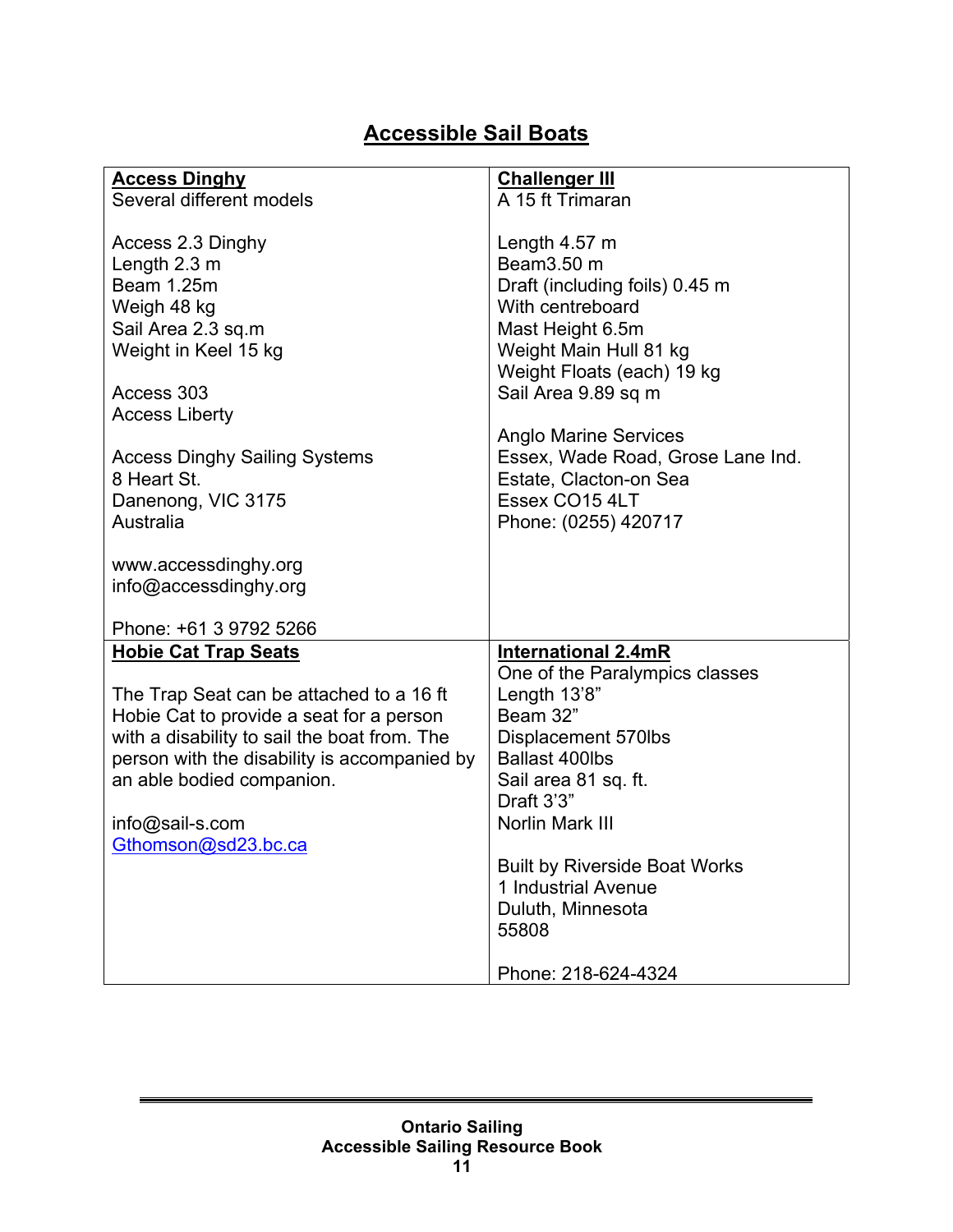| <b>Martin 16</b>                       | <b>Sonar</b>                            |
|----------------------------------------|-----------------------------------------|
| Length 2.9m                            | One of the Paralympics sailing classes. |
| Beam 1.21m                             |                                         |
| Draft Keel Up 0.40 m                   | Length 23'0"                            |
| Draft Keel Down 1.0 m                  | Beam 7' 10"                             |
| Total Weight 318 kg                    | Draft 3' 11"                            |
| Ballast (lead) 136 kg                  | Ballast 900 lbs                         |
| Sail Area 9.5 sq m                     | Sail Area 250 sq. ft.                   |
| Mast Height 6.15 m                     |                                         |
|                                        | Sonar International                     |
| Inventure Management Limited           | 100 Pattonwood Drive                    |
| www.martin16.com                       | Rochester, NY                           |
| steve@martin16.com                     | 14617                                   |
|                                        |                                         |
| <b>Abbott Boats</b>                    | Phone: (716) 342-1040                   |
| salesandinquiries@abbottboats.com      |                                         |
| 519-542-2771                           |                                         |
|                                        |                                         |
| <b>Freedom Independence</b>            |                                         |
| Overall length: 20' 6"                 |                                         |
| Beam: 8'                               |                                         |
| Draft: 3' 9"                           |                                         |
| Displacement: 2080 lbs.                |                                         |
| Sail area: 230 sq. ft.                 |                                         |
| Crew: 2-3 persons                      |                                         |
|                                        |                                         |
| Freedom Independence is being built by |                                         |
| Catalina Yachts in California          |                                         |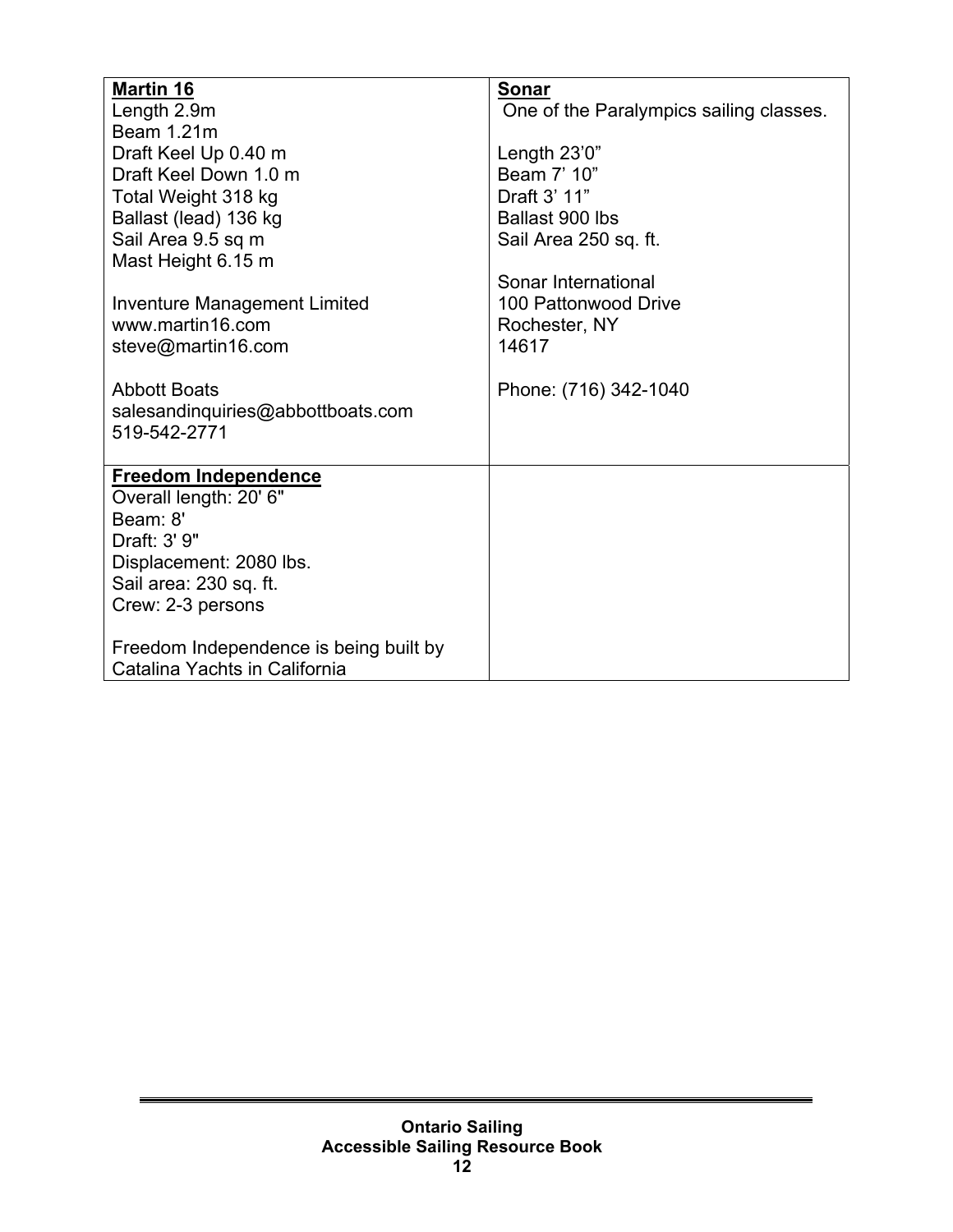## **Program Planning**

There are several different ways that a Yacht Club or Sailing School can make them selves accessible to people with disabilities. There is the aspect of making your site physically accessible, which we discussed in the section on **Assessing Your Clubs Resources,** but you also need to make your programs and services accessible. There are many different types of Accessible Sailing Programs. It is important that you develop a program that builds on you clubs strengths. You may find that after you have worked through the exercises in the **Assessing Your Clubs Resources** you may have already developed some ideas of the type of program that would work well at your club. Below are some general descriptions of some different types of programs. You will discover that no one program is perfect, and that there are pros and cons to all of them. The important thing is to learn about what other clubs have tried, and to design a program that is right for your club. After you have read through this section and get some ideas from other programs take some time to complete the **Program Planning Questionnaire**.

#### **Integrated Child/Youth Program**

If your club currently runs a youth learn to sail program, an integrated youth program would probably work very well. The main objective of this program is to give a child with a disability the opportunity to learn how to sail along with other children their age. The child with the disability is placed in a learn to sail class, and may even choose to work on a level with other children. The child participates in all the activities both on and off the water. An accessible boat is added to the existing fleet of learn to sail boats for the child with the disability to sail. The school may assign an additional instructor or volunteer to that class to assist the child when necessary.

#### **Child/Youth Able Sail Program**

Children or youth who have a disability learn to sail in a class with other children who have a disability. All participants use accessible boats. These programs can be run as a day camp type program, where the participants are there for the day and do activities both on and off the water. Participants may choose to work on a level as their skills develop.

#### **Recreational Program**

In a recreational program participants are not working on a level in an instructional setting. Instead they are sailing for the pure enjoyment. Often clubs offer recreational sailing along with an instructional program, but not necessarily. Recreational sailing can take place on an accessible dinghy or keelboat. Often clubs will have an instructor or a volunteer take a potential new participant out for a sail, so they can see if they like sailing. Clubs often offer recreational sailing for adult, youth and child participants.

#### **Adult Able Sail Program**

Adult participants learn to sail with a group of other adults who have a disability. All participants use accessible boats. Often participants register for a group of lessons, where they can work on a level. These classes are often offered in the evening or on weekends.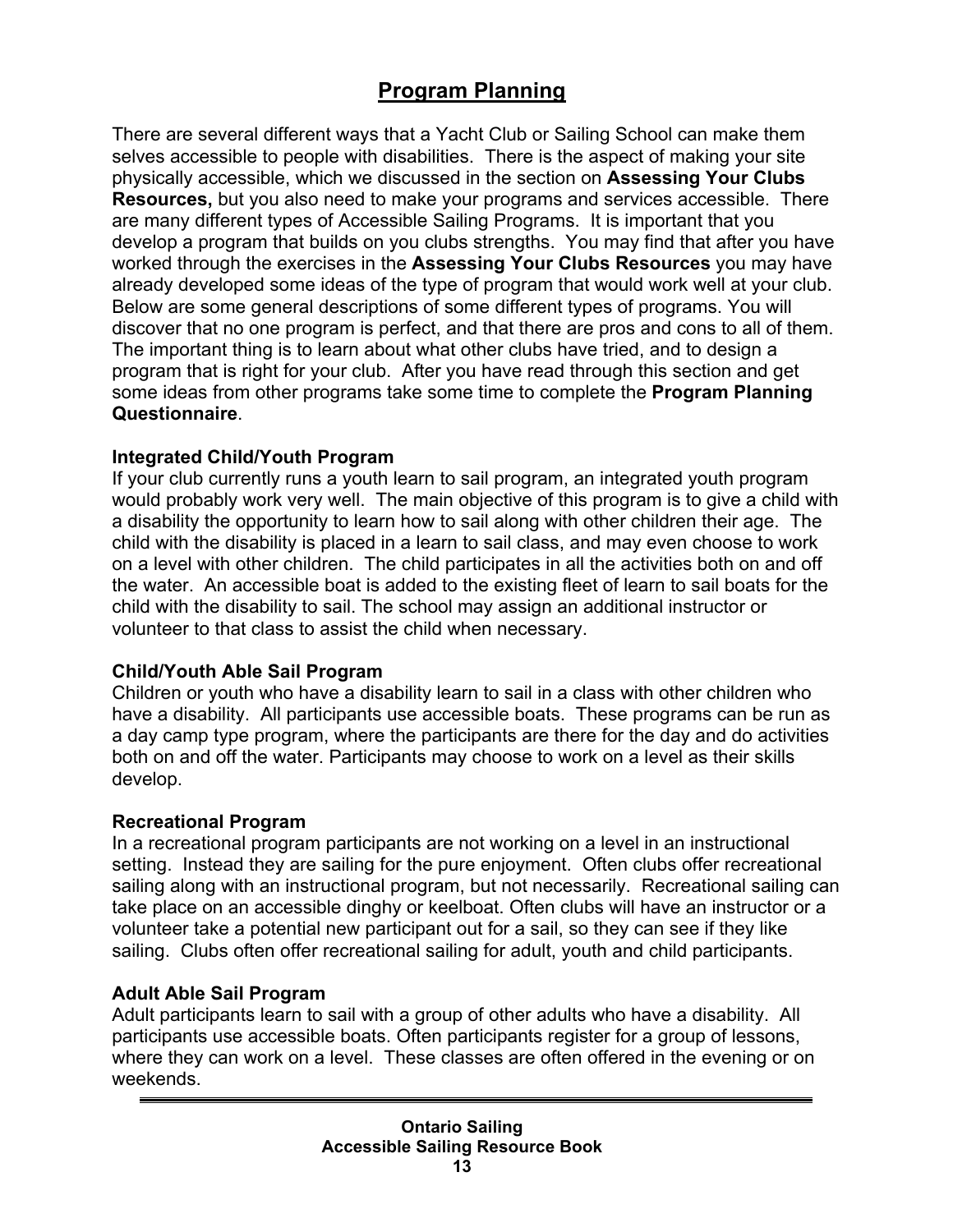#### **Integrated Adult Program**

If your club currently offers an adult learn to sail or learn to cruise program you may want to look at integrating that program. By adding an accessible boat to a current dinghy fleet, an adult with a disability can participate in the learn to sail class and work on a level. If your club offers cruising instruction you may want to look at modifying the keelboat that is used for instruction to accommodate a person with a disability.

Again, there are many different types of programs. The key is to develop a program that works for your club.

Once you have a good idea of what your clubs resources are, and you have done some research you will have to start working out some of the details of your plan.

Take some time as a group and work through some of the questions on the **Program Planning Questionnaire**. This is an important step in the *Planning* phase. You may not be able to answer all of the questions the first time through. The objective of this questionnaire is to get everyone thinking about the specifics of offering an Accessible Sailing Program. Using the information you have collected during the *Research & Discussion* phase to answer these questions, you should then be able to use your answers to develop an outline and description of the program.

After you have developed an outline for you program as part of you planning stage, you might want to set up an open house to meet with potential participants, and generate interest for the program. You may also find it helpful to design a questionnaire to gather feedback from potential participants. Please see the example **Participant Questionnaire**.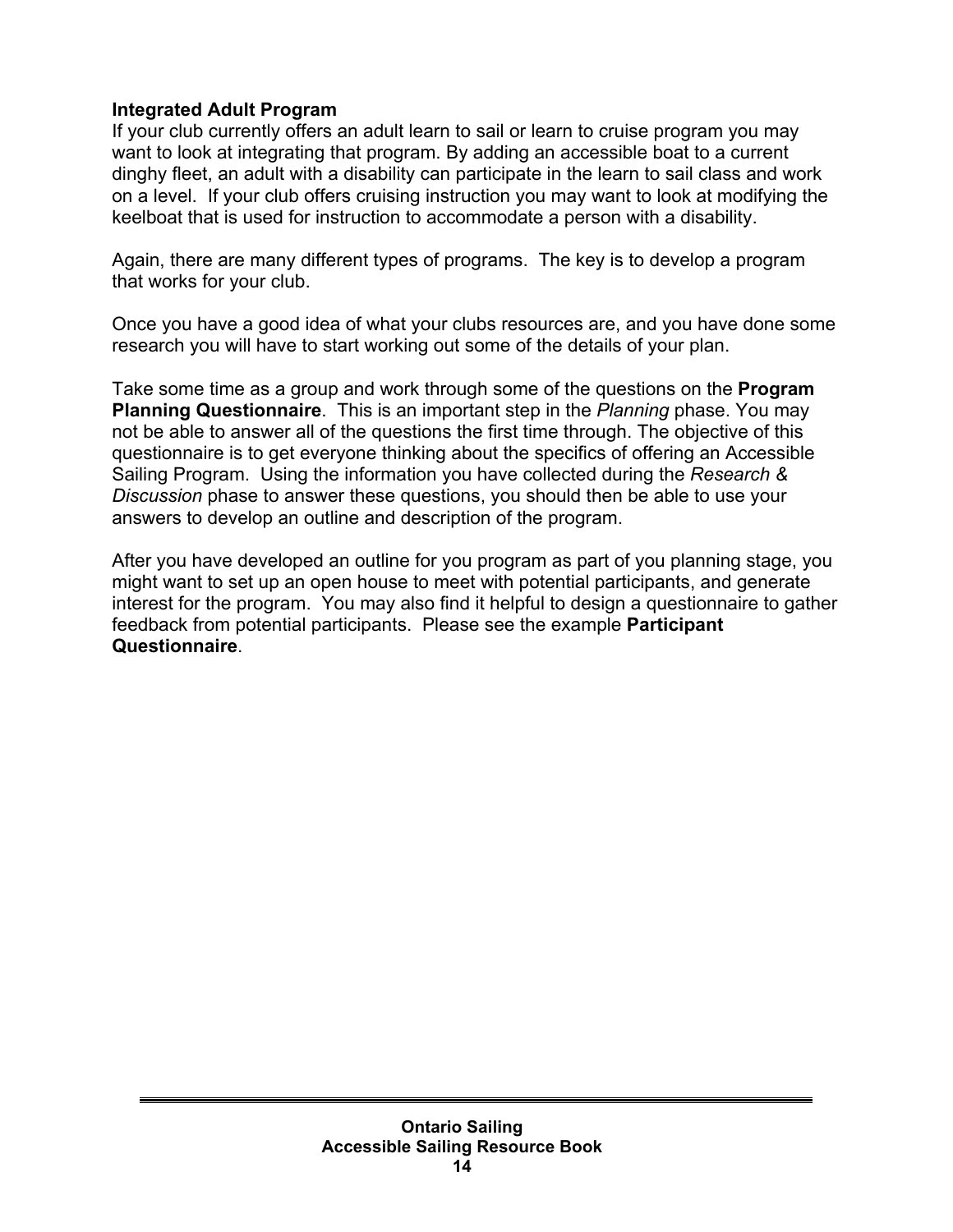## **Program Planning Questionnaire**

## **Objective**

 The objective of this questionnaire is to get everyone thinking about the specifics of running an Able Sail Program.

## **Why do you want to have an Able Sail Program at your club?**

## **What goals or expectations do you have of the able sail programs?**

In terms of:

Number of Participants

Age of Participants (see next page for detailed breakdown)

Financial Gains/Losses

**Other** 

## **What will be the purpose of this program?**

To:

 Introduce people to sailing? And/or

 Sailing Instruction & Skill Development? And/or

 Training & Racing Opportunities? And/or

Other?

## **What type of program will you run?**

Integrated or separate or a combination?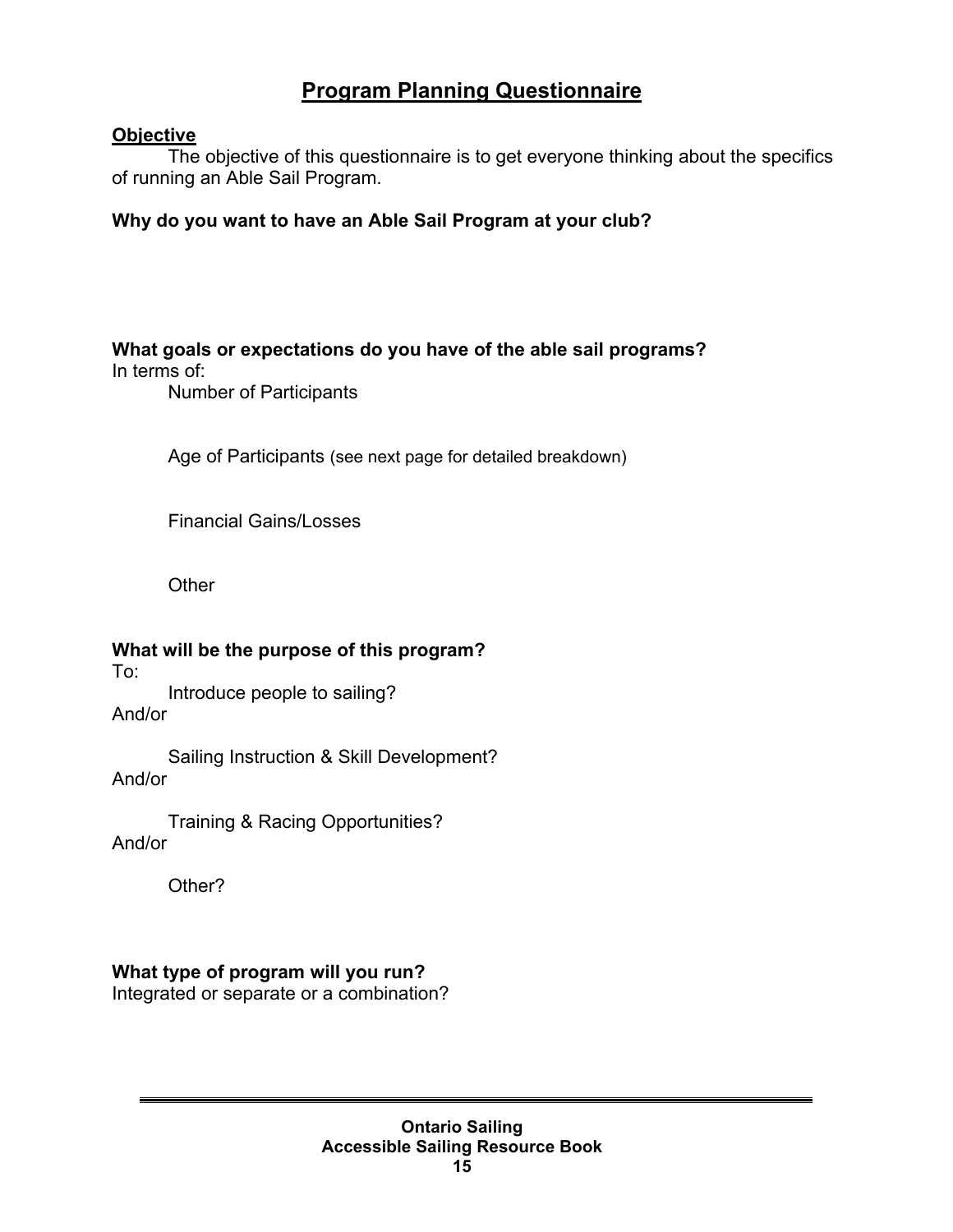## **Who will the participants be?**

Children (3-11)

Youth (12-18)

Adults (18+)

Variety of ages?

Level of ability?

Type of disability?

#### **What resources does your club have to make this program a success?**

In terms of: **Volunteers** 

**Docks** 

Site

**Other** 

**How many volunteers do you have, and what roles can they play?**  Number of Volunteers?

Roles for Volunteers: Organizing Participants

Maintaining Equipment

Fundraising

Promoting the Program

Being a sailing companion

Organizing/helping out with special events

Other (list other possible roles)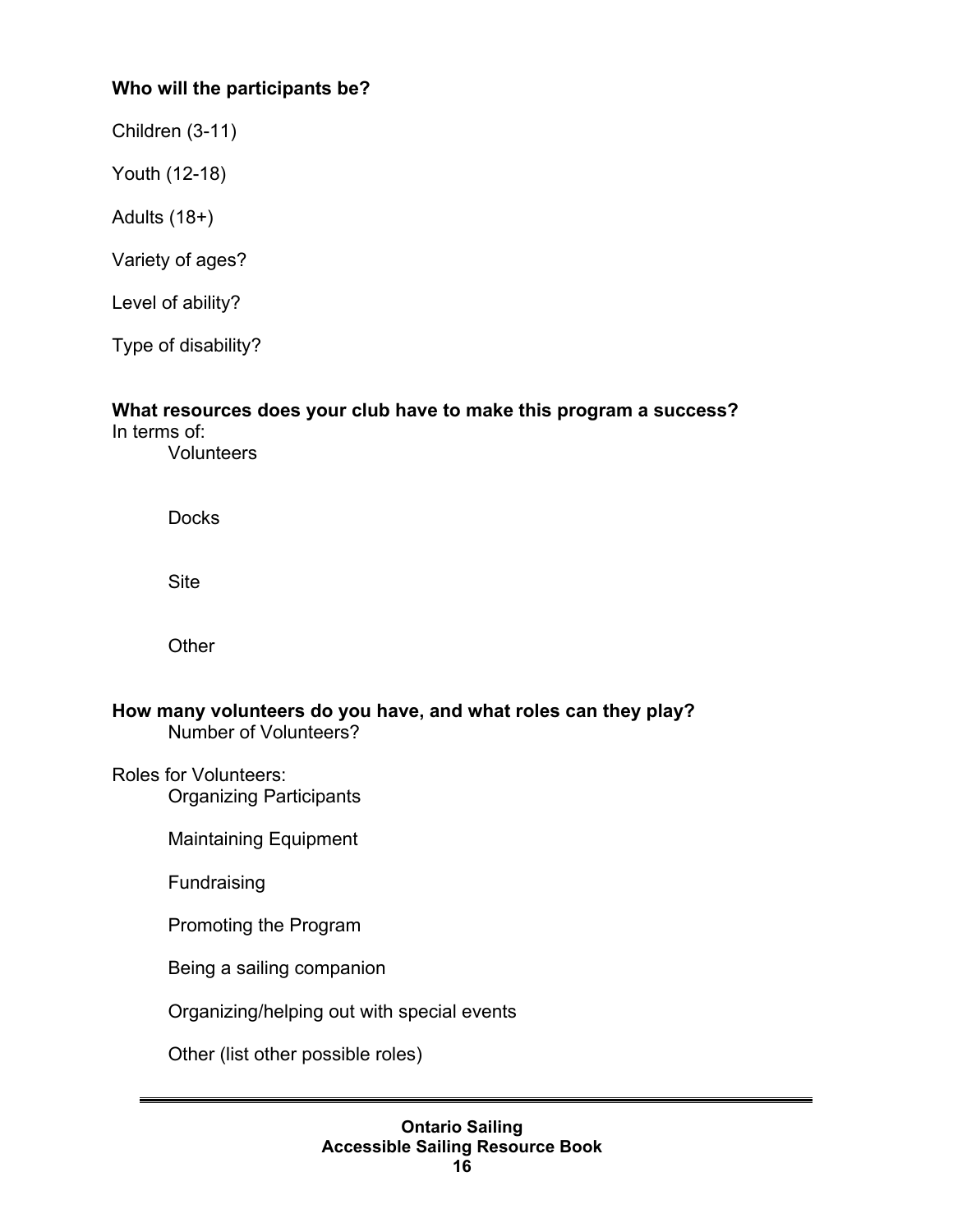## **What kind of safety policies/best practices do you have in place currently?**

## **Have you given thought to any new safety policies that you think you might need for an Able Sail Program?**

If yes please elaborate:

## **Some expenses to consider in running this program include:**

- 1) Boat & Equipment (lifejackets, transfer aids, etc.)
- 2) Certified instructor (can you use an Instructor from an existing learn to sail program in the evening, or can you get a volunteer to get certified by paying the cost of the course, annual fee)
- 3) Other (administrative, volunteer appreciation, club modifications, etc.)

#### **How will you offset the cost/expenses of the program?**

Charging the participants

Fundraising/Sponsorship

Club subsidizes the cost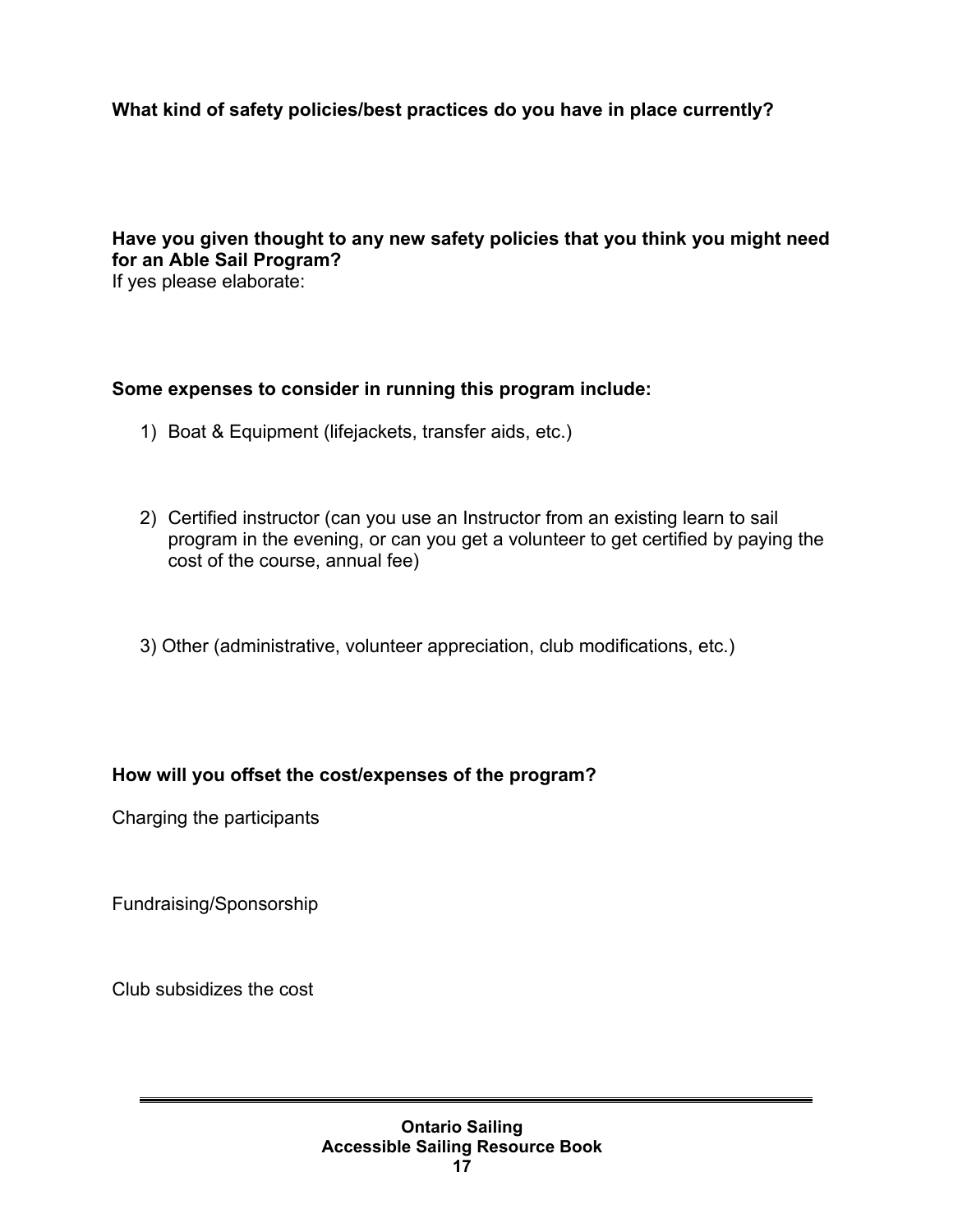## **If you are charging the participants will there be a membership fee and/or cost to use the boats?**

Will participant be required to pay a membership fee? If yes, what will that fee be?

> Will the participants pay the same membership fee or a different category of membership fee? (Example - Sr. member, intermediate member)

Will the participants have to pay to use the boats? (Will it be a one-time unlimited fee, or a pay as you go fee)?

Will you charge for sailing lessons? If yes, what will the fee be?

**Who can use the boats and when?** 

**Where are you storing the equipment? Who can access it and when?** 

**Any Other Questions?**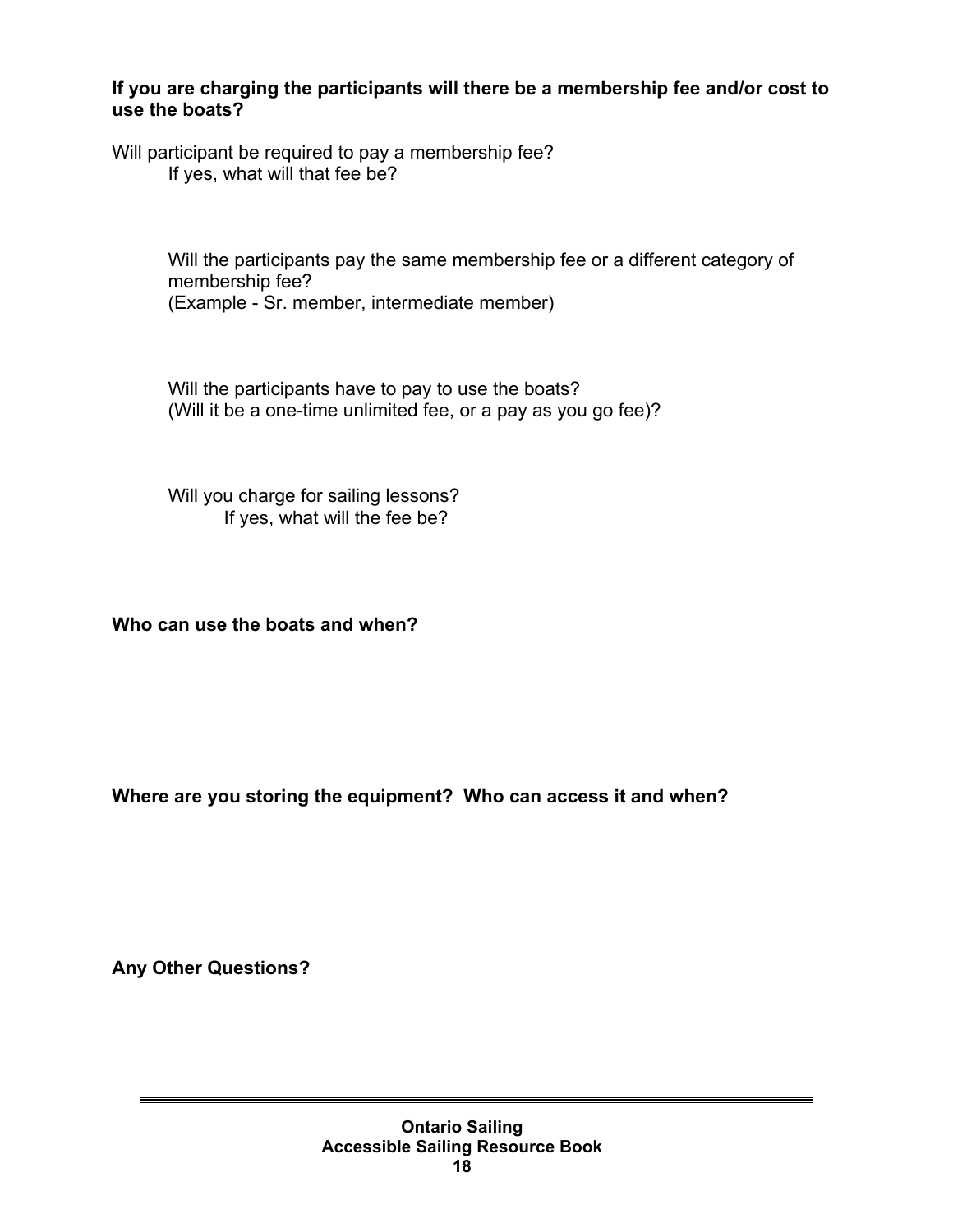## **Participant Questionnaire**

| Do you think you would be interested in sailing this summer? |  |                                                                                                                                                                    |
|--------------------------------------------------------------|--|--------------------------------------------------------------------------------------------------------------------------------------------------------------------|
|                                                              |  |                                                                                                                                                                    |
| How often do you think you would like to sail this summer?   |  |                                                                                                                                                                    |
|                                                              |  | Once a summer ______________Once a month ________________Once a week ___________                                                                                   |
|                                                              |  |                                                                                                                                                                    |
|                                                              |  | Are you interested in taking lessons so that you can learn to sail independently?                                                                                  |
| sailing lessons?                                             |  | What would you be able to pay, or what to you think would be reasonable to pay for                                                                                 |
|                                                              |  | What day or days of the week would you be available to go sailing?                                                                                                 |
| What time of day would be best for you?                      |  | <u> 1989 - Johann Stoff, amerikansk politiker (d. 1989)</u>                                                                                                        |
|                                                              |  |                                                                                                                                                                    |
| for a recreational sail?                                     |  | What would you be able to pay, or what to you think would be reasonable to pay to go                                                                               |
| Is there anything you would like more information on?        |  |                                                                                                                                                                    |
| <b>Contact Information</b>                                   |  |                                                                                                                                                                    |
|                                                              |  |                                                                                                                                                                    |
|                                                              |  |                                                                                                                                                                    |
|                                                              |  | Phone Number _____________________________ Email _______________________________                                                                                   |
| How would you prefer we contact you?                         |  |                                                                                                                                                                    |
| Phone $\_\_\_\_\_\_\_\$                                      |  | Mail $\_\_$                                                                                                                                                        |
|                                                              |  | Thank you very much for coming to the Able Sail Information Night and taking the time<br>to fill out this questionnaire. Hope to see you on the water this summer! |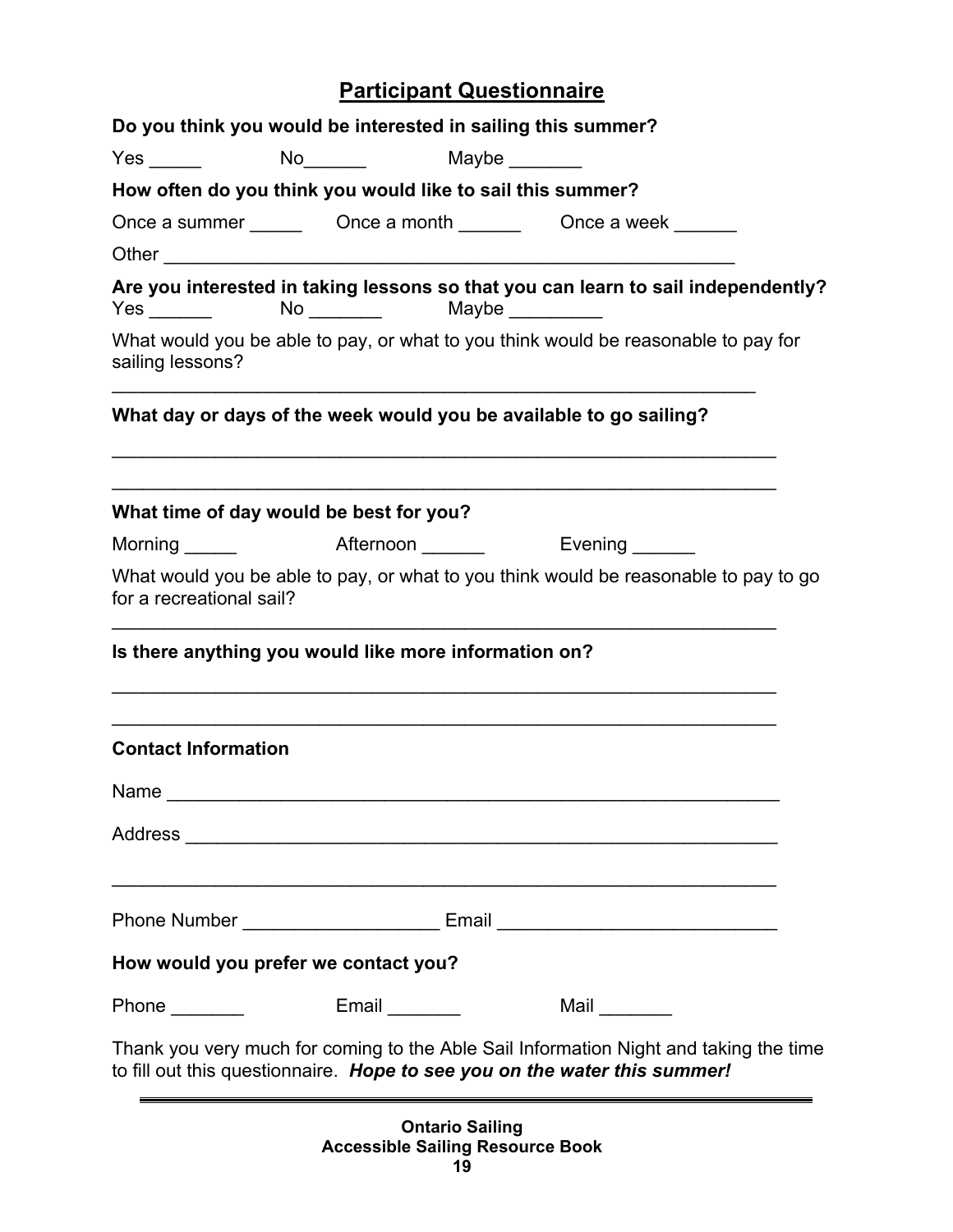## **Safety**

It is important to establish procedures and best practices at your club that will keep everyone safe. In general how you operate your accessible sailing program should not be very different from how you operate any other aspects of your club. However you may find that your club will encounter some situations, which are unique to offering sailing programs for people with disabilities. It is important that you deal with these situations in a manner that will treat all participants with dignity. If you are writing policies it is important to review them and make sure that they are inclusive in nature. It is a good rule of thumb that every policy, decision, procedure, should be in the best interest of the participants.

The Ontario Sailing Club Safety Manual is an excellent tool for helping you manage your club or program.

Understanding your participant's needs is an important part of ensuring their safety and well-being. Please see the sample **Registration Form**. In addition to the Registration Form you may want to gather more specific information about the participants abilities. Included is a copy of an **Abilities Checklist** that is used by a children's centre in Ontario to help get children with disabilities involved in recreational activities.

Also included in this manual you will find a sample of an **Incident/Accident Report Form** and a **Minor Accident/Incident Log**.

One area of the program that people are often concerned about in terms of safety is the area of lifts and transfers. There are many different ways that a participant can safely transfer into and out of a boat, but you should review some commonly used techniques.

The ISAF/IFDS Sailing Committee Sailing Manual provides some excellent guideline and instructions for transferring into and out of boats.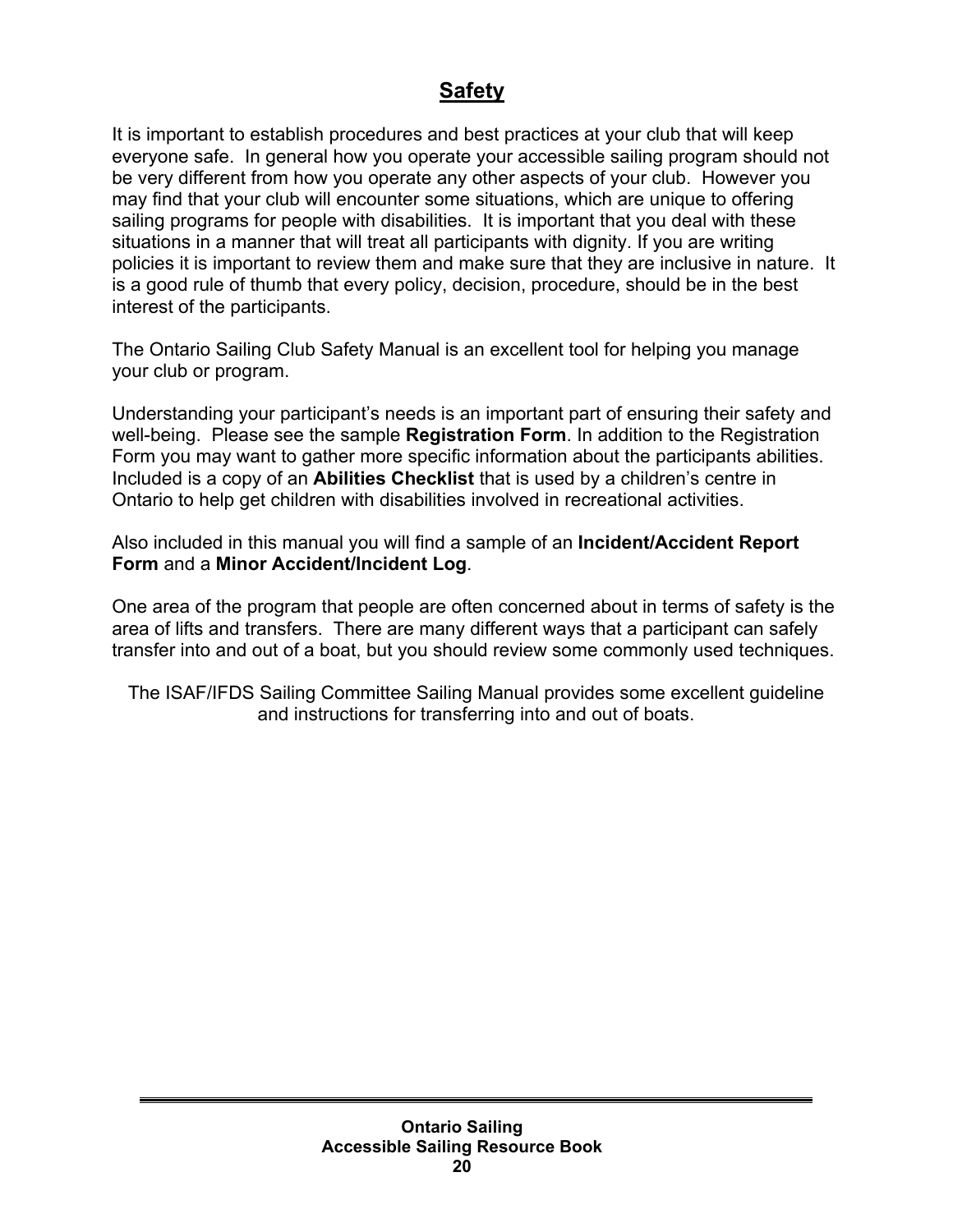## **Participant Registration Form**



**BOOM, Access BOOM**

|                                    | <b>The Youth Program Contains Adult Program</b>                                                                                          |  |                     |
|------------------------------------|------------------------------------------------------------------------------------------------------------------------------------------|--|---------------------|
|                                    |                                                                                                                                          |  |                     |
|                                    |                                                                                                                                          |  |                     |
|                                    | Address: _________________________________City: _______________ Postal: _____________                                                    |  |                     |
|                                    |                                                                                                                                          |  |                     |
|                                    |                                                                                                                                          |  |                     |
|                                    |                                                                                                                                          |  |                     |
| <b>Personal Safety Information</b> |                                                                                                                                          |  |                     |
|                                    |                                                                                                                                          |  |                     |
|                                    | Date of Birth: _____________________Health Card Number: ________________________                                                         |  |                     |
|                                    |                                                                                                                                          |  |                     |
|                                    |                                                                                                                                          |  |                     |
|                                    | Emergency Contact: _____________________ relation: ______________ Phone: ____________                                                    |  |                     |
|                                    | Emergency Contact: ________________________relation: ____________________________                                                        |  |                     |
|                                    | Are there any medical, learning or behavioural conditions of which we should be aware<br>(including insect, food and medical allergies)? |  | Yes _____  No _____ |

#### **Waiver**

I understand that it is a condition of my participating in this program that I do so at my own risk. Therefore in consideration of my acceptance of entry into this program, I agree to save harmless and keep indemnified Ontario Sailing, the host club or organization, the Canadian Yachting Association, the organizers and their respective agents, officials, servants and representatives from and against all claims, actions, costs, expenses and demands in respect to death, injury, loss or damage to my person or property, howsoever caused, arising out of or in connection with my taking part in this program, not withstanding that the same may have been contributed to or caused or occasioned by the negligence of the same bodies, or any of them, or their agents officials, servants or representatives. I further understand and agree that this release is binding upon myself, my heirs, executors and assigns. I understand that photographs and videos taken of program participants, staff may be used for promotional purposes and I hereby consent to such by Ontario Sailing.

| Participants Signature |                                                              | Date |
|------------------------|--------------------------------------------------------------|------|
|                        | (Parent or Guardian if participant is under 18 years of age) |      |

#### **Ontario Sailing**

65 Guise Street, Hamilton, Ontario L8L 8B4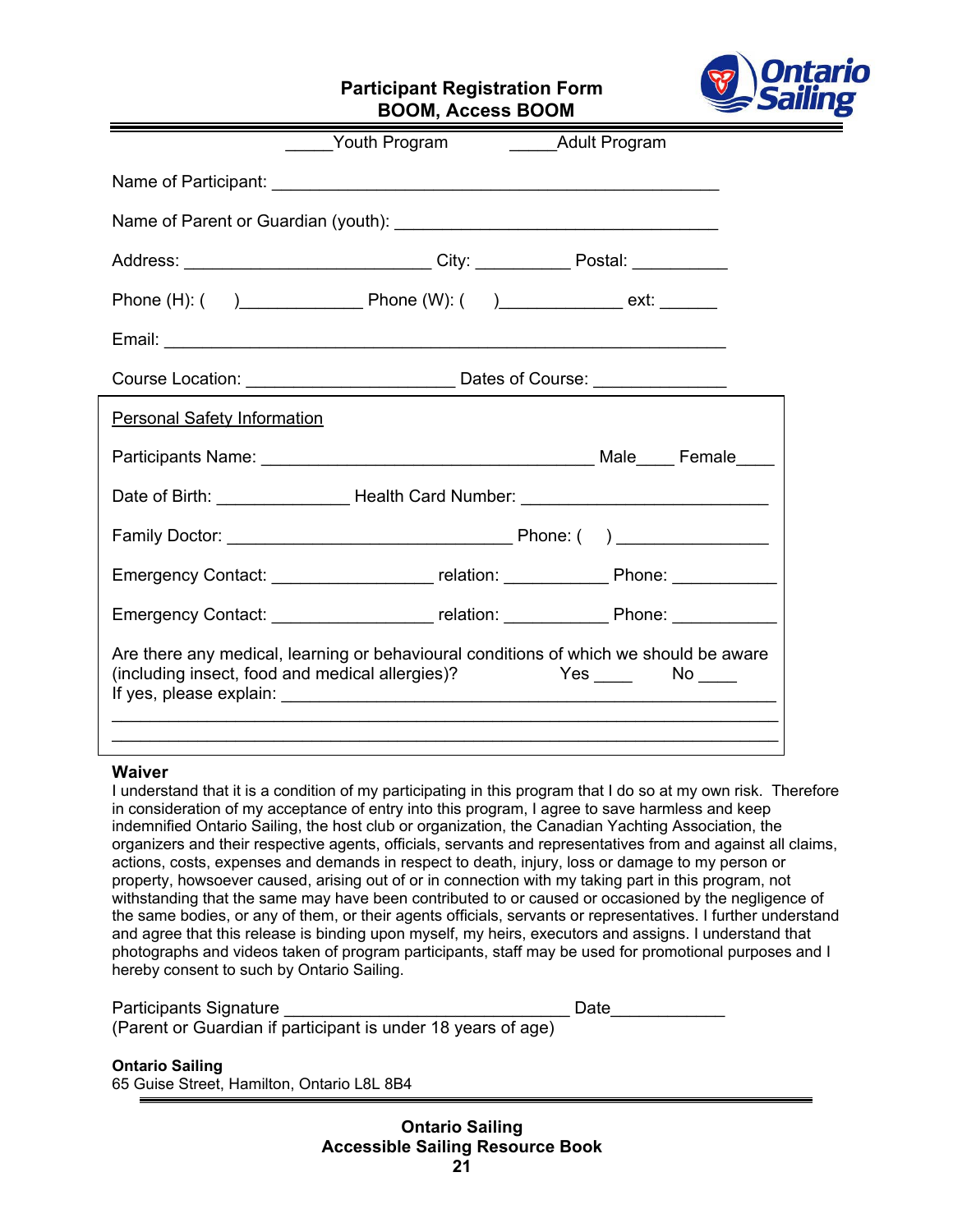## **Abilities Checklist**

Name of Participant \_\_\_\_\_\_\_\_\_\_\_\_\_\_\_\_\_\_\_\_\_\_\_\_\_\_\_\_\_\_\_\_\_\_\_\_\_\_\_\_\_\_\_\_\_\_\_\_ please check

|                |                                                                         | please check |           |
|----------------|-------------------------------------------------------------------------|--------------|-----------|
|                | <b>CONDITION</b>                                                        | <b>YES</b>   | <b>NO</b> |
|                |                                                                         |              |           |
| 1 <sub>1</sub> | Spina Bifida                                                            |              |           |
| 2.             | Hydrocephalus (shunt)                                                   |              |           |
| 3.             | <b>Cerebral Palsy</b>                                                   |              |           |
| 4.             | <b>Muscular Dystrophy</b>                                               |              |           |
| 5.             | Visual Impairment                                                       |              |           |
| 6.             | <b>Hearing Impairment</b>                                               |              |           |
| 7.             | <b>Attention Deficit Disorder</b>                                       |              |           |
| 8.             | Difficulty in Comprehension of Instructions                             |              |           |
| 9.             | Autism                                                                  |              |           |
|                | 10. Developmental Delay                                                 |              |           |
| 11.            | Severe Allergies (Epinephrine Required)                                 |              |           |
| 12.            | <b>Predisposition to Seizures</b>                                       |              |           |
| 13.            | Asthma (prone to attacks)                                               |              |           |
| 14.            | Limited Range of Motion due to Injury, Surgery or other                 |              |           |
|                | Specify:                                                                |              |           |
|                |                                                                         |              |           |
|                |                                                                         |              |           |
| 15.            | Any other condition(s) that could result in possible limitations during |              |           |
|                | participation.                                                          |              |           |
|                | Please specify:                                                         |              |           |
|                |                                                                         |              |           |
|                |                                                                         |              |           |

If an assistant is recommended, who will be accompanying the participant?

Name \_\_\_\_\_\_\_\_\_\_\_\_\_\_\_\_\_\_\_\_\_\_\_\_\_\_\_\_\_ Relationship\_\_\_\_\_\_\_\_\_\_\_\_\_\_\_\_\_\_\_\_\_\_

#### **Please answer the following if appropriate to your child.**

| A. Does your child mind being touched? (i.e. having their hand | □ Yes      | $\Box$ No |
|----------------------------------------------------------------|------------|-----------|
| held)                                                          |            |           |
| B. Does your child understand simple instructions?             | □ Yes      | $\Box$ No |
| C. Does your child need visual examples? (Demonstrations)      | □ Yes      | □ No      |
| D. Is eye contact needed to effectively relay instructions?    | $\Box$ Yes | □ No      |
|                                                                |            |           |

\_\_\_\_\_\_\_\_\_\_\_\_\_\_\_\_\_\_\_\_\_\_\_\_\_\_\_\_\_\_\_\_\_\_\_\_\_\_\_\_\_\_\_\_\_\_\_\_\_\_\_\_\_\_\_\_\_\_\_\_\_\_\_\_\_\_\_

E. A gym/dance studio can be a noisy and busy place. How does your child react/respond to this type of environment?

 $\mathcal{L}_\text{max}$  and  $\mathcal{L}_\text{max}$  and  $\mathcal{L}_\text{max}$  and  $\mathcal{L}_\text{max}$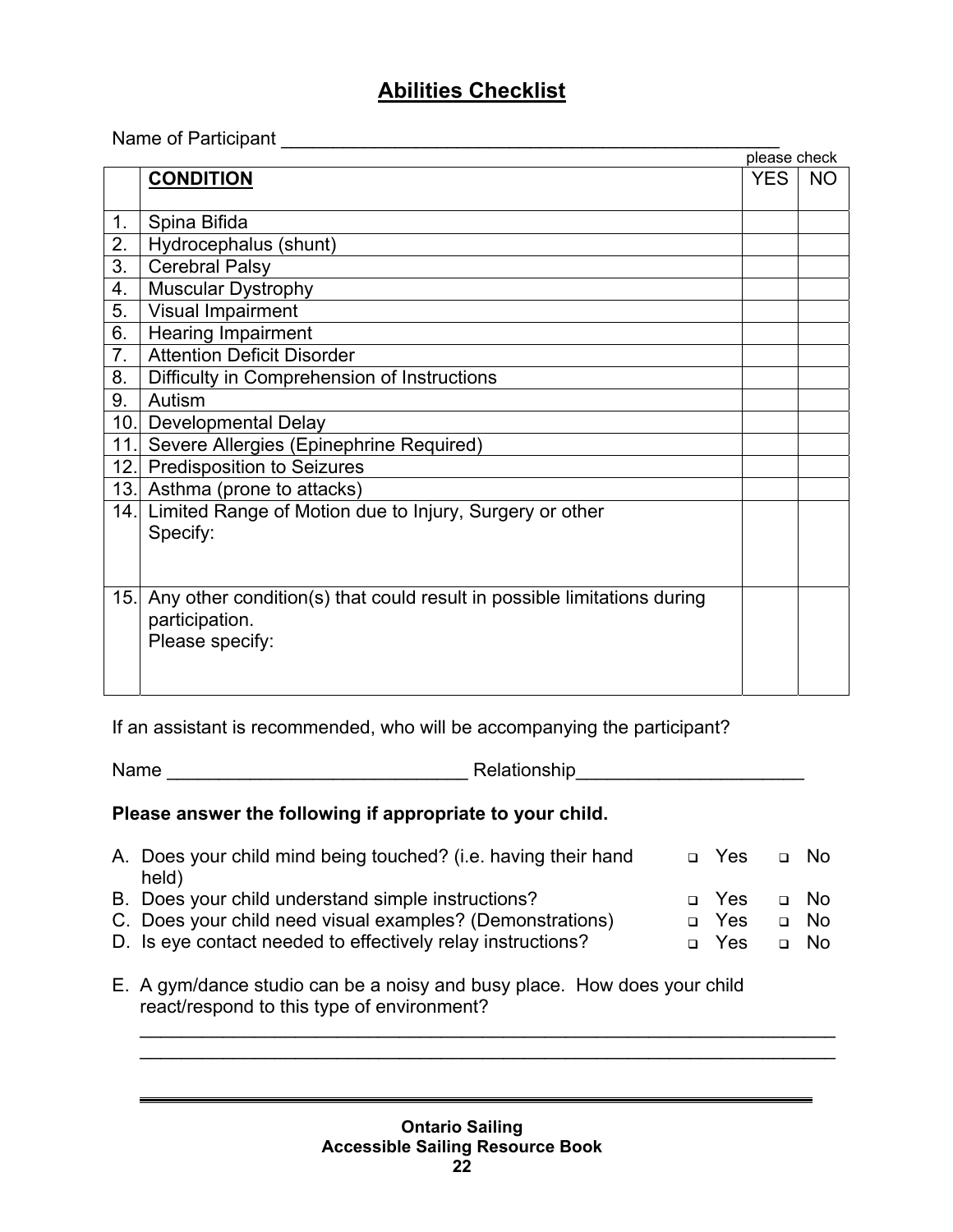F. If your child has behavioural difficulties, what is the most effective method to correct his/her behaviour? (i.e. quiet time, stern voice, etc.)

\_\_\_\_\_\_\_\_\_\_\_\_\_\_\_\_\_\_\_\_\_\_\_\_\_\_\_\_\_\_\_\_\_\_\_\_\_\_\_\_\_\_\_\_\_\_\_\_\_\_\_\_\_\_\_\_\_\_\_\_\_\_\_\_\_\_\_

G. What are the symptoms to look for if your child is confused, distressed, frustrated or tired?

\_\_\_\_\_\_\_\_\_\_\_\_\_\_\_\_\_\_\_\_\_\_\_\_\_\_\_\_\_\_\_\_\_\_\_\_\_\_\_\_\_\_\_\_\_\_\_\_\_\_\_\_\_\_\_\_\_\_\_\_\_\_\_\_\_\_\_

\_\_\_\_\_\_\_\_\_\_\_\_\_\_\_\_\_\_\_\_\_\_\_\_\_\_\_\_\_\_\_\_\_\_\_\_\_\_\_\_\_\_\_\_\_\_\_\_\_\_\_\_\_\_\_\_\_\_\_\_\_\_\_\_\_\_\_

\_\_\_\_\_\_\_\_\_\_\_\_\_\_\_\_\_\_\_\_\_\_\_\_\_\_\_\_\_\_\_\_\_\_\_\_\_\_\_\_\_\_\_\_\_\_\_\_\_\_\_\_\_\_\_\_\_\_\_\_\_\_\_\_\_\_\_

 $\mathcal{L}_\mathcal{L} = \mathcal{L}_\mathcal{L} = \mathcal{L}_\mathcal{L} = \mathcal{L}_\mathcal{L} = \mathcal{L}_\mathcal{L} = \mathcal{L}_\mathcal{L} = \mathcal{L}_\mathcal{L} = \mathcal{L}_\mathcal{L} = \mathcal{L}_\mathcal{L} = \mathcal{L}_\mathcal{L} = \mathcal{L}_\mathcal{L} = \mathcal{L}_\mathcal{L} = \mathcal{L}_\mathcal{L} = \mathcal{L}_\mathcal{L} = \mathcal{L}_\mathcal{L} = \mathcal{L}_\mathcal{L} = \mathcal{L}_\mathcal{L}$ \_\_\_\_\_\_\_\_\_\_\_\_\_\_\_\_\_\_\_\_\_\_\_\_\_\_\_\_\_\_\_\_\_\_\_\_\_\_\_\_\_\_\_\_\_\_\_\_\_\_\_\_\_\_\_\_\_\_\_\_\_\_\_\_\_\_\_

 $\overline{\phantom{a}}$  , and the contribution of the contribution of the contribution of the contribution of the contribution of the contribution of the contribution of the contribution of the contribution of the contribution of the

H. What are the most effective methods to comfort your child?

 $\mathcal{L}_\mathcal{L} = \mathcal{L}_\mathcal{L} = \mathcal{L}_\mathcal{L} = \mathcal{L}_\mathcal{L} = \mathcal{L}_\mathcal{L} = \mathcal{L}_\mathcal{L} = \mathcal{L}_\mathcal{L} = \mathcal{L}_\mathcal{L} = \mathcal{L}_\mathcal{L} = \mathcal{L}_\mathcal{L} = \mathcal{L}_\mathcal{L} = \mathcal{L}_\mathcal{L} = \mathcal{L}_\mathcal{L} = \mathcal{L}_\mathcal{L} = \mathcal{L}_\mathcal{L} = \mathcal{L}_\mathcal{L} = \mathcal{L}_\mathcal{L}$ 

I. What are the most effective methods to reward your child?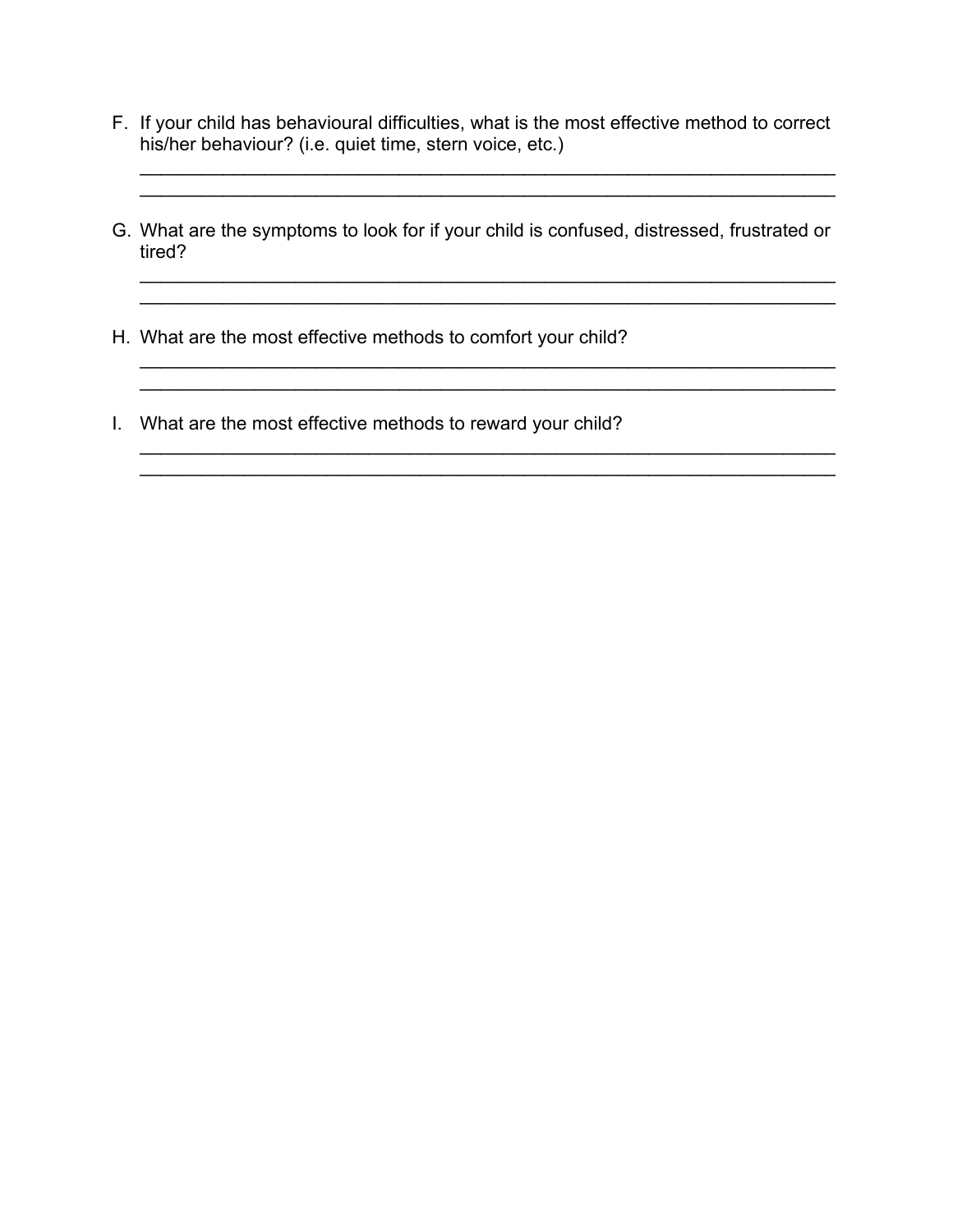## **Incident/Accident Report Form**

| DATE INCIDENT: ________________________________TIME OF INCIDENT: _______________                                                                                                                                                                                                                                                    |                       |
|-------------------------------------------------------------------------------------------------------------------------------------------------------------------------------------------------------------------------------------------------------------------------------------------------------------------------------------|-----------------------|
|                                                                                                                                                                                                                                                                                                                                     |                       |
|                                                                                                                                                                                                                                                                                                                                     |                       |
| <b>INJURED'S HISTORY:</b>                                                                                                                                                                                                                                                                                                           |                       |
| $S - Symptoms$                                                                                                                                                                                                                                                                                                                      |                       |
|                                                                                                                                                                                                                                                                                                                                     |                       |
|                                                                                                                                                                                                                                                                                                                                     |                       |
| P - Previous (experience with injury/illness) __________________________________                                                                                                                                                                                                                                                    |                       |
| L - Last (last drink, last meal, last rest break, etc) __________________________                                                                                                                                                                                                                                                   |                       |
|                                                                                                                                                                                                                                                                                                                                     |                       |
|                                                                                                                                                                                                                                                                                                                                     |                       |
|                                                                                                                                                                                                                                                                                                                                     |                       |
| BODY PART INJURED (please be sure to be specific, including Left and right side, etc):                                                                                                                                                                                                                                              |                       |
| NATURE OF INJURY (ex. Cut, bruise, sunburn): ___________________________________                                                                                                                                                                                                                                                    |                       |
|                                                                                                                                                                                                                                                                                                                                     |                       |
| <u> 1989 - Johann Harry Harry Harry Harry Harry Harry Harry Harry Harry Harry Harry Harry Harry Harry Harry Harry</u><br><u> 1989 - Johann Barbara, martxa alemaniar amerikan basar da da a shekara 1989 - Andrew Santan Barbara, a shekara</u><br>NAMES OF ANY ONE ASSISTING WITH TREATMENT: \\otel_______________________________ |                       |
| <b>FAMILY/ GUARDIAN NOTIFIED:</b><br><b>YES</b><br>NAME OF GUARDIAN NOTIFIED:<br>NAME OF PERSON WHO MADE THIS CALL:                                                                                                                                                                                                                 | NO                    |
| FURTHER MEDICAL TREATMENT REQUIRED:<br><b>NAME OF MEDICAL FACILITY:</b><br>METHOD OF TRANSPORTATION: \\contains\\contains\\contains\\contains\\contains\\contains\\contains\\contains\\conta                                                                                                                                        | <b>EXAMPLE</b><br>NO. |
|                                                                                                                                                                                                                                                                                                                                     |                       |
|                                                                                                                                                                                                                                                                                                                                     |                       |
|                                                                                                                                                                                                                                                                                                                                     |                       |
|                                                                                                                                                                                                                                                                                                                                     |                       |

**Ontario Sailing Association Accessible Sailing Resource Book**  $24$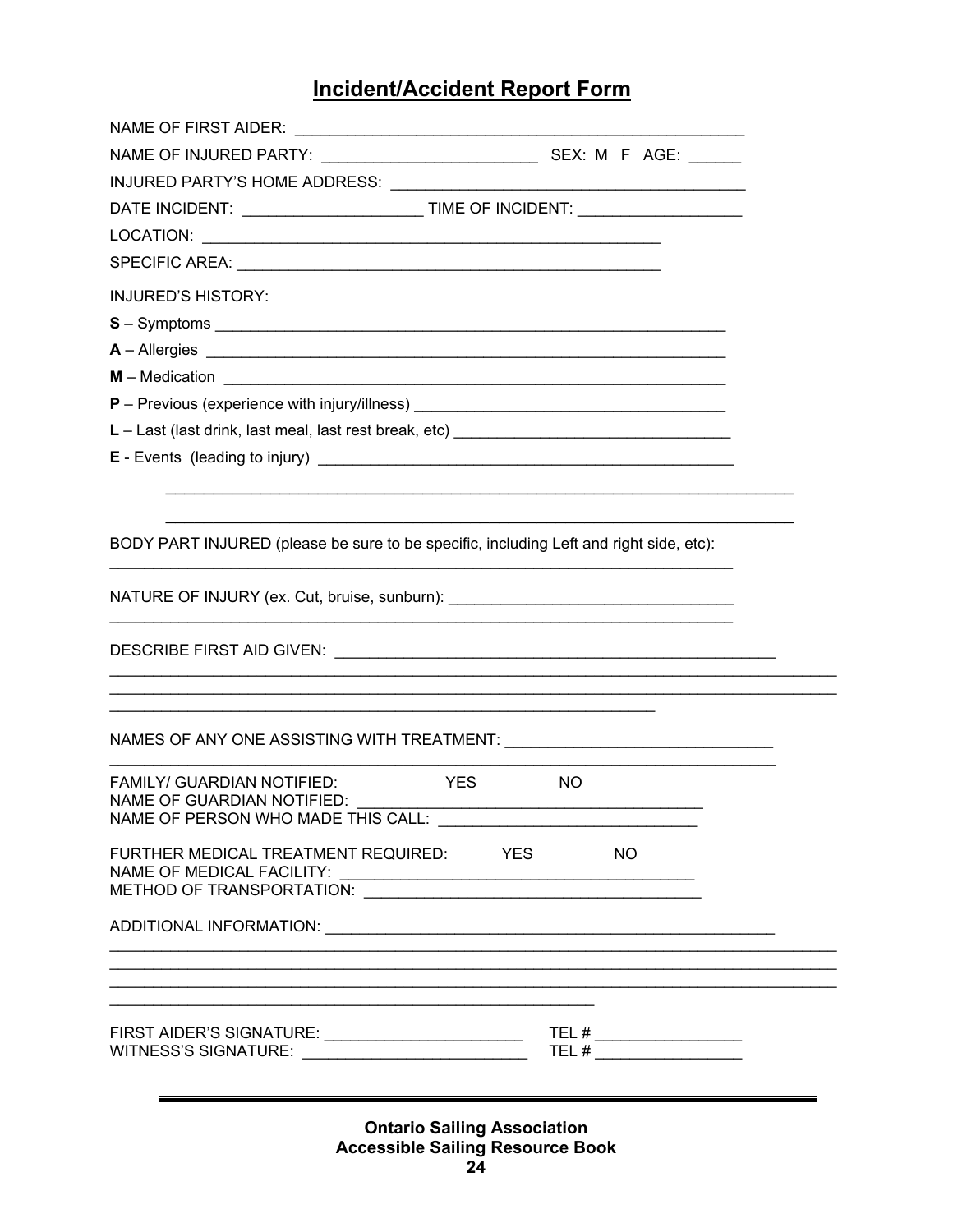## **Evaluating Your Program**

Evaluation is a very important part of running a program. Evaluating your program does not have to be a formal process, although you may choose that route.

One aspect of evaluating your program is gathering feedback from the participants. Please see the attached **Participant Evaluation Form**. The evaluation form you design for your program should take into consideration the age of the participants; this form was designed for child and youth participants. Staff or volunteers may want to offer assistance to help participants complete their evaluation forms, or communicate their feedback using other methods. Try to provide participants with options as to how they can provide feedback. You might want to set up a mail box in your voice mail system that people can phone with ideas or suggestions, or set up an email address were participants who would not be able to write their comments by hand could use their adaptive computers at home and email their comments.

As an organizing committee you should also take some time to evaluate your program. It can be as simple as at every meeting right down something that is going very well, and some aspect of the program that needs work. You can then work as a group to think of ways to build on the success of things that you are doing well, and think of solution for areas that need improvement.

If a group or organization is providing you with funding, they may require you to evaluate the program. Communicate with the funder from the very beginning so you know exactly what is expected of you. Some may require information in terms of a yearly update; others may want more frequent updates. Some funders may have a specific evaluation form that they expect you to complete, others may just ask for a letter highlighting your success.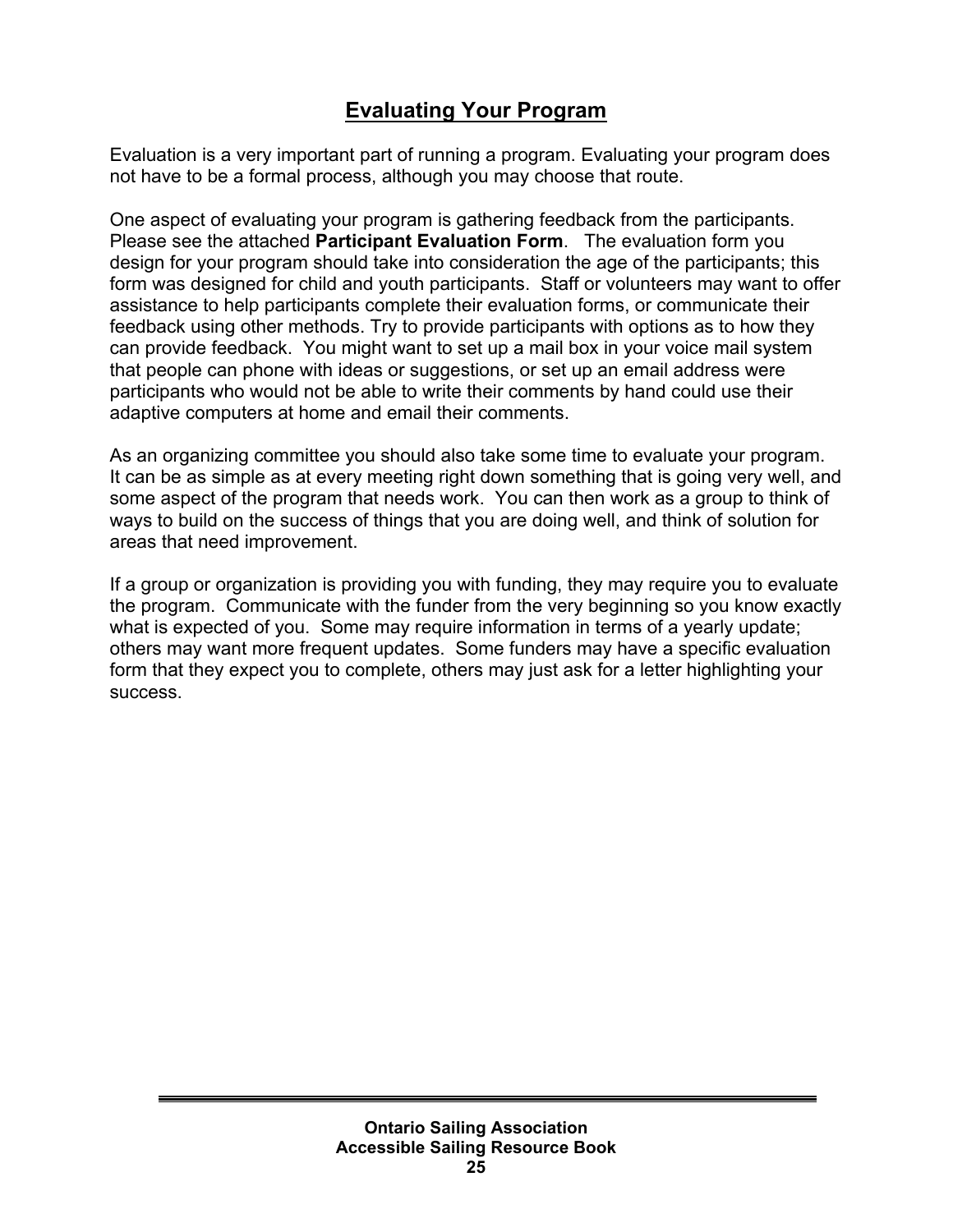## Participant Evaluation Form

|                  | <b>Please Circle your answers below</b> |                                                      |      |                             |            |  |
|------------------|-----------------------------------------|------------------------------------------------------|------|-----------------------------|------------|--|
|                  | Program: BOOM BOOM Escape Access BOOM   |                                                      |      |                             |            |  |
|                  |                                         | Week: Week 1 Week 2 Week 3 Week 4                    |      |                             |            |  |
|                  |                                         | Week 5 Week 6 Week 7 Week 8                          |      |                             |            |  |
|                  |                                         |                                                      |      |                             |            |  |
|                  |                                         |                                                      |      |                             |            |  |
|                  |                                         |                                                      |      |                             |            |  |
|                  |                                         | 1. How did you like your week of sailing?            |      |                             |            |  |
| <b>Excellent</b> |                                         |                                                      |      | Good Could have been better |            |  |
|                  |                                         |                                                      |      |                             |            |  |
|                  |                                         | 2. What boat or boat(s) did you sail in the program? |      |                             |            |  |
|                  |                                         | Escape Mango Escape Captiva Access Dinghy            |      |                             |            |  |
|                  | Echo Dinghy<br>Opti                     |                                                      |      |                             |            |  |
|                  |                                         |                                                      |      |                             |            |  |
|                  |                                         | 3. What boat or boat(s) did you like best?           |      |                             |            |  |
|                  |                                         | Escape Mango Escape Captiva Access Dinghy            |      |                             |            |  |
|                  | <b>Echo Dinghy</b>                      |                                                      | Opti |                             |            |  |
|                  |                                         |                                                      |      |                             |            |  |
|                  | 4. What was the weather like?           |                                                      |      |                             |            |  |
|                  |                                         | Sunny Rainy Windy Hot                                |      | Cold                        | Everything |  |
|                  |                                         |                                                      |      |                             |            |  |